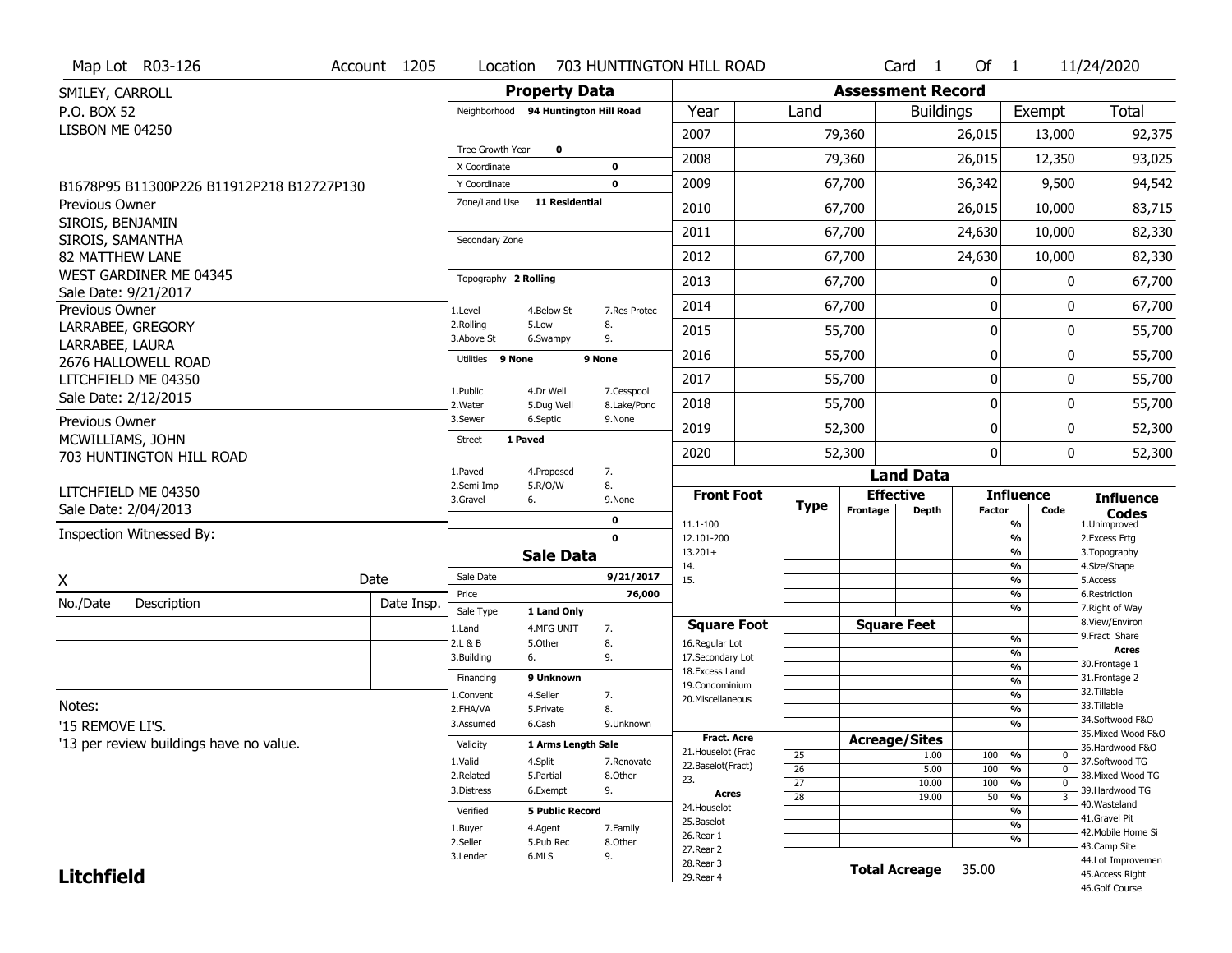|                          |                          |                                                   |                 |                           |            |                                       |                          |                          |            |                 | <b>Litchfield</b>   |                          |  |        |        |            |
|--------------------------|--------------------------|---------------------------------------------------|-----------------|---------------------------|------------|---------------------------------------|--------------------------|--------------------------|------------|-----------------|---------------------|--------------------------|--|--------|--------|------------|
|                          | Map Lot R03-126          |                                                   |                 |                           |            | Account 1205                          |                          | Location                 |            |                 |                     | 703 HUNTINGTON HILL ROAD |  | Card 1 | Of $1$ | 11/24/2020 |
| <b>Building Style</b>    |                          |                                                   | SF Bsmt Living  |                           |            |                                       |                          | Layout                   |            |                 |                     |                          |  |        |        |            |
| 0.Uncoded                | 4.Cape                   | 8.Log                                             | Fin Bsmt Grade  |                           |            |                                       |                          | 1.Typical                | 4.         |                 | 7.                  |                          |  |        |        |            |
| 1.Conv.                  | 5.Garrison               | 9.Other                                           |                 | OPEN-5-CUSTOMIZE          |            |                                       |                          | 2.Inadeq                 | 5.         |                 | 8.                  |                          |  |        |        |            |
| 2.Ranch                  | 6.Split                  | 10.Tri-Lev                                        | Heat Type       | 100%                      |            |                                       |                          | 3.                       | 6.         |                 | 9.                  |                          |  |        |        |            |
| 3.R Ranch                | 7.Contemp                | 11.Earth O                                        | 0.Uncoded       |                           | 4.Steam    |                                       | 8.Fl/Wall                | Attic                    |            |                 |                     |                          |  |        |        |            |
| <b>Dwelling Units</b>    |                          |                                                   | 1.HWBB          |                           | 5.FWA      |                                       | 9.No Heat                | 1.1/4 Fin                | 4.Full Fin |                 | 7.                  |                          |  |        |        |            |
| Other Units              |                          |                                                   | 2.HWCI          |                           | 6.GravWA   |                                       | 10.Radiant               | 2.1/2 Fin                | 5.Fl/Stair |                 | 8.                  |                          |  |        |        |            |
| Stories                  |                          |                                                   | 3.H Pump        |                           | 7.Electric |                                       | 11.Radiant               | 3.3/4 Fin                | 6.         |                 | 9.None              |                          |  |        |        |            |
| 1.1                      | 4.1.5                    | 7.1.25                                            | Cool Type       | 0%                        |            |                                       |                          | Insulation               |            |                 |                     |                          |  |        |        |            |
| 2.2                      | 5.1.75                   | 8.3.5                                             | 1.Refrig        |                           | 4.W&C Air  |                                       | 7.RadHW                  | 1.Full                   | 4.Minimal  |                 | 7.                  |                          |  |        |        |            |
| 3.3                      | 6.2.5                    | 9.4                                               | 2.Evapor        |                           | 5.Monitor- | 8.                                    |                          | 2.Heavy                  | 5.Partial  |                 | 8.                  |                          |  |        |        |            |
| <b>Exterior Walls</b>    |                          |                                                   | 3.H Pump        |                           | 6.Monitor- | 9.None                                |                          | 3.Capped                 | 6.         |                 | 9.None              |                          |  |        |        |            |
| 0.Uncoded                | 4.Asbestos               | 8.Concrete                                        | Kitchen Style   |                           |            |                                       |                          | Unfinished %             |            |                 |                     |                          |  |        |        |            |
| 1.Wd Clapb               | 5.Stucco                 | 9.0ther                                           | 1.Modern        |                           | 4.Obsolete | 7.                                    |                          | Grade & Factor           |            |                 |                     |                          |  |        |        |            |
| 2.Vinyl                  | 6.Brick                  | 10.Wd shin                                        | 2. Typical      |                           | 5.         | 8.                                    |                          | 1.E Grade                |            | 4.B Grade       | 7.AAA Grad          |                          |  |        |        |            |
| 3.Compos.                | 7.Stone                  | $11. T1 - 11$                                     | 3.Old Type      |                           | 6.         | 9.None                                |                          | 2.D Grade                |            | 5.A Grade       | 8.M&S               |                          |  |        |        |            |
| Roof Surface             |                          |                                                   | Bath(s) Style   |                           |            |                                       |                          | 3.C Grade                |            | 6.AA Grade      | 9.Same              |                          |  |        |        |            |
| 1.Asphalt                | 4.Composit               | 7.Rolled R                                        | 1.Modern        |                           | 4.Obsolete | 7.                                    |                          | SQFT (Footprint)         |            |                 |                     |                          |  |        |        |            |
| 2.Slate                  | 5.Wood                   | 8.                                                | 2. Typical      |                           | 5.         | 8.                                    |                          | Condition                |            |                 |                     |                          |  |        |        |            |
| 3. Metal                 | 6.Other                  | 9.                                                | 3.Old Type      |                           | 6.         | 9.None                                |                          | 1.Poor                   | 4.Avg      |                 | 7.V G               |                          |  |        |        |            |
| SF Masonry Trim          |                          |                                                   | # Rooms         |                           |            |                                       |                          | 2.Fair                   | $5.Avg+$   |                 | 8.Exc               |                          |  |        |        |            |
| OPEN-3-CUSTOM            |                          |                                                   | # Bedrooms      |                           |            |                                       |                          | 3.Avg-                   | 6.Good     |                 | 9.Same              |                          |  |        |        |            |
| OPEN-4-CUSTOM            |                          |                                                   | # Full Baths    |                           |            |                                       |                          | Phys. % Good             |            |                 |                     |                          |  |        |        |            |
| Year Built               |                          |                                                   | # Half Baths    |                           |            |                                       |                          | Funct. % Good            |            |                 |                     |                          |  |        |        |            |
| Year Remodeled           |                          |                                                   | # Addn Fixtures |                           |            |                                       |                          | <b>Functional Code</b>   |            |                 |                     |                          |  |        |        |            |
| Foundation               |                          |                                                   | # Fireplaces    |                           |            |                                       |                          | 1.Incomp                 | 4.Delap    |                 | 7.No Power          |                          |  |        |        |            |
| 1.Concrete               | 4.Wood                   | 7.                                                |                 |                           |            |                                       |                          | 2.O-Built                | 5.Bsmt     |                 | 8.LongTerm          |                          |  |        |        |            |
| 2.C Block                | 5.Slab                   | 8.                                                |                 |                           |            |                                       |                          | 3.Damage<br>Econ. % Good |            | 6.Common        | 9.None              |                          |  |        |        |            |
| 3.Br/Stone               | 6.Piers                  | 9.                                                |                 |                           |            |                                       |                          | Economic Code            |            |                 |                     |                          |  |        |        |            |
| Basement                 |                          |                                                   |                 |                           |            |                                       |                          | 0.None                   |            | 3.No Power      | 9.None              |                          |  |        |        |            |
| $1.1/4$ Bmt<br>2.1/2 Bmt | 4.Full Bmt<br>5.Crawl Sp | 7.<br>8.                                          |                 |                           |            |                                       |                          | 1.Location               |            | 4.Generate      | 8.                  |                          |  |        |        |            |
| 3.3/4 Bmt                | 6.                       | 9.None                                            |                 |                           |            |                                       |                          | 2.Encroach               |            | 5.Multi-Fa      | 9.                  |                          |  |        |        |            |
| Bsmt Gar # Cars          |                          |                                                   |                 |                           |            | <b>Software</b>                       |                          | <b>Entrance Code</b>     |            |                 | 4 Note left to Insp |                          |  |        |        |            |
| Wet Basement             |                          |                                                   |                 |                           |            | A Division of Harris Computer Systems |                          | 1.Interior               | 4.Vacant   |                 | 7.                  |                          |  |        |        |            |
| 1.Dry                    | 4.Dirt Flr               | 7.                                                |                 |                           |            |                                       |                          | 2.Refusal                |            | 5.Estimate      | 8.                  |                          |  |        |        |            |
| 2.Damp                   | 5.                       | 8.                                                |                 |                           |            |                                       |                          | 3.Informed               | 6.Existing |                 | 9.                  |                          |  |        |        |            |
| 3.Wet                    | 6.                       | 9.                                                |                 |                           |            |                                       |                          | <b>Information Code</b>  |            | 5 Estimate      |                     |                          |  |        |        |            |
|                          |                          |                                                   |                 |                           |            |                                       |                          | 1.Owner                  | 4.Agent    |                 | 7.Vacant            |                          |  |        |        |            |
|                          |                          |                                                   |                 |                           |            |                                       |                          | 2.Relative               |            | 5.Estimate      | 8.                  |                          |  |        |        |            |
|                          |                          |                                                   |                 | Date Inspected 12/07/2011 |            |                                       |                          | 3. Tenant                | 6.Other    |                 | 9.                  |                          |  |        |        |            |
|                          |                          | <b>Additions, Outbuildings &amp; Improvements</b> |                 |                           |            |                                       |                          |                          |            |                 | 1.One Story Fram    |                          |  |        |        |            |
|                          |                          |                                                   |                 |                           |            |                                       |                          |                          |            |                 | 2. Two Story Fram   |                          |  |        |        |            |
| Type                     |                          | Year                                              | Units           | Grade                     | Cond       | Phys.                                 | Funct.                   | Sound Value              |            |                 | 3. Three Story Fr   |                          |  |        |        |            |
|                          |                          |                                                   |                 |                           |            | $\%$                                  | $\%$                     |                          |            | 4.1 & 1/2 Story |                     |                          |  |        |        |            |
|                          |                          |                                                   |                 |                           |            | $\%$                                  | $\%$                     |                          |            | 5.1 & 3/4 Story |                     |                          |  |        |        |            |
|                          |                          |                                                   |                 |                           |            | $\sqrt{20}$                           | $\sqrt{20}$              |                          |            | 6.2 & 1/2 Story |                     |                          |  |        |        |            |
|                          |                          |                                                   |                 |                           |            | $\sqrt{20}$                           | $\frac{0}{0}$            |                          |            |                 | 21. Open Frame Por  |                          |  |        |        |            |
|                          |                          |                                                   |                 |                           |            |                                       |                          |                          |            |                 | 22.Encl Frame Por   |                          |  |        |        |            |
|                          |                          |                                                   |                 |                           |            | $\sqrt{6}$                            | $\%$                     |                          |            |                 | 23. Frame Garage    |                          |  |        |        |            |
|                          |                          |                                                   |                 |                           |            | $\sqrt{6}$                            | $\%$                     |                          |            | 24.Frame Shed   |                     |                          |  |        |        |            |
|                          |                          |                                                   |                 |                           |            | $\sqrt{6}$                            | $\overline{\frac{0}{0}}$ |                          |            |                 | 25. Frame Bay Wind  |                          |  |        |        |            |
|                          |                          |                                                   |                 |                           |            | $\sqrt{6}$                            | $\overline{\frac{0}{0}}$ |                          |            |                 | 26.1SFr Overhang    |                          |  |        |        |            |
|                          |                          |                                                   |                 |                           |            |                                       |                          |                          |            |                 | 27.Unfin Basement   |                          |  |        |        |            |
|                          |                          |                                                   |                 |                           |            | $\sqrt{6}$                            | $\overline{\frac{0}{0}}$ |                          |            |                 | 28. Unfinished Att  |                          |  |        |        |            |
|                          |                          |                                                   |                 |                           |            | $\sqrt{20}$                           | $\%$                     |                          |            |                 | 29. Finished Attic  |                          |  |        |        |            |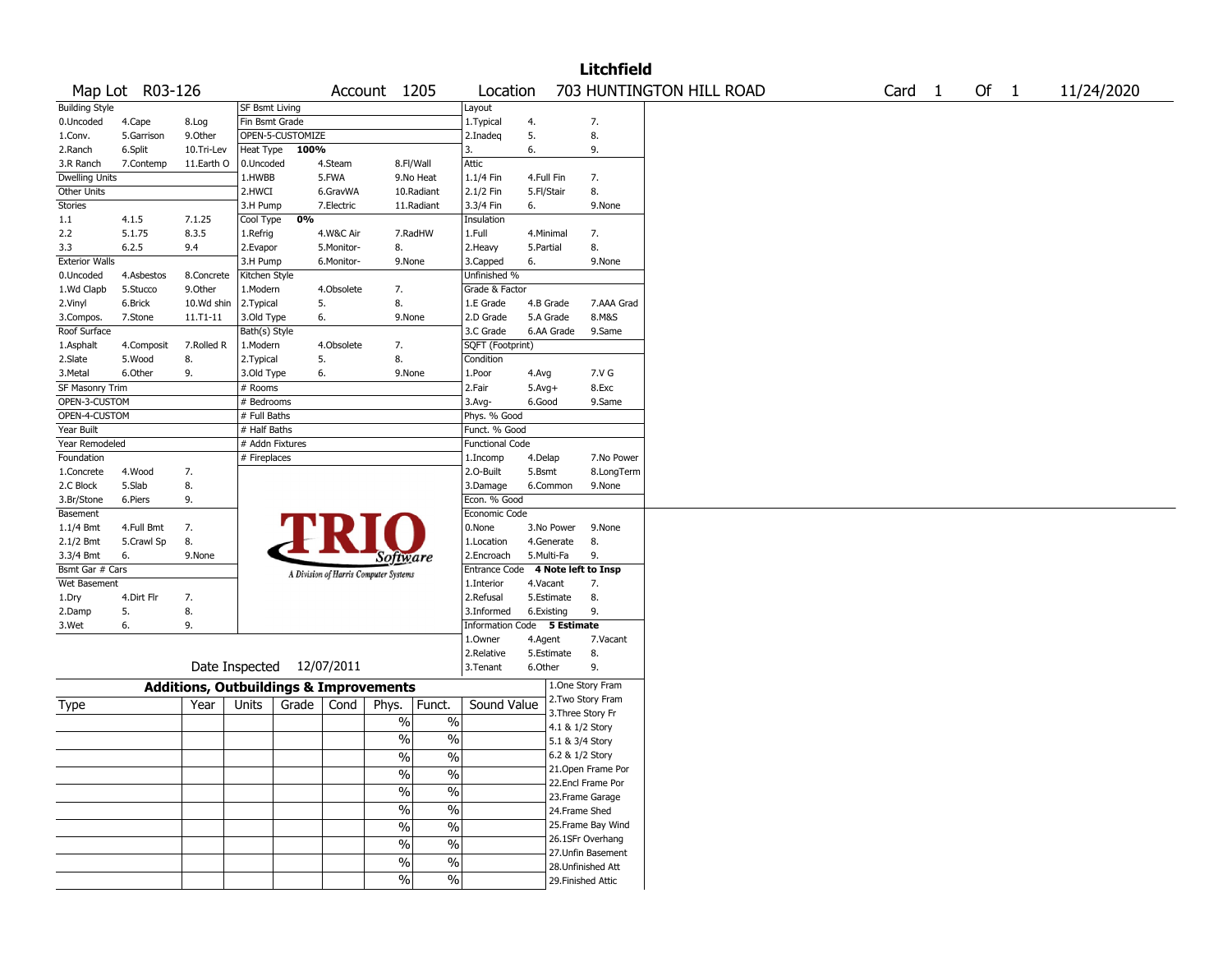|                   | Map Lot R03-127                             | Account 706 |                              |                                      |                            | Location 675 HUNTINGTON HILL ROAD   |                 |          | Card <sub>1</sub>        | Of 1          |                                | 11/24/2020                          |
|-------------------|---------------------------------------------|-------------|------------------------------|--------------------------------------|----------------------------|-------------------------------------|-----------------|----------|--------------------------|---------------|--------------------------------|-------------------------------------|
|                   | GOWELL, LAWRENCE G SR                       |             |                              | <b>Property Data</b>                 |                            |                                     |                 |          | <b>Assessment Record</b> |               |                                |                                     |
| GOWELL, LISA      |                                             |             |                              | Neighborhood 94 Huntington Hill Road |                            | Year                                | Land            |          | <b>Buildings</b>         |               | Exempt                         | Total                               |
| 48 KENNEDY LANE   |                                             |             |                              |                                      |                            | 2007                                |                 | 117,850  |                          | 100,917       | $\mathbf{0}$                   | 218,767                             |
|                   | LITCHFIELD ME 04350                         |             | Tree Growth Year             | 0                                    |                            | 2008                                |                 | 117,688  |                          | 100,917       | O                              | 218,605                             |
|                   | B6354P122 B10929P89 B10929P91               |             | X Coordinate<br>Y Coordinate |                                      | $\mathbf 0$<br>$\mathbf 0$ | 2009                                |                 | 96,760   |                          | 109,975       | 0                              | 206,735                             |
| Previous Owner    |                                             |             | Zone/Land Use                | <b>11 Residential</b>                |                            | 2010                                |                 | 96,760   |                          | 99,168        | 0                              | 195,928                             |
|                   | GOWELL SR, CLARENCE R GRANTOR TRUST         |             |                              |                                      |                            |                                     |                 |          |                          |               |                                |                                     |
|                   | <b>GOWELL SR CLARENCE R TRUSTEE</b>         |             | Secondary Zone               |                                      |                            | 2011                                |                 | 96,760   |                          | 122,141       | 0                              | 218,901                             |
|                   | 156 WENTZELL ROD                            |             |                              |                                      |                            | 2012                                |                 | 96,760   |                          | 122,141       | $\mathbf{0}$                   | 218,901                             |
|                   | LITCHFIELD ME 04350<br>Sale Date: 1/03/2012 |             | Topography 2 Rolling         |                                      |                            | 2013                                |                 | 96,760   |                          | 119,928       | 0                              | 216,688                             |
|                   |                                             |             | 1.Level                      | 4.Below St                           | 7.Res Protec               | 2014                                |                 | 96,760   |                          | 119,886       | 0                              | 216,646                             |
|                   |                                             |             | 2.Rolling<br>3.Above St      | 5.Low<br>6.Swampy                    | 8.<br>9.                   | 2015                                |                 | 96,760   |                          | 117,727       | $\Omega$                       | 214,487                             |
|                   |                                             |             | Utilities                    | <b>4 Drilled Well</b>                | <b>6 Septic System</b>     | 2016                                |                 | 96,760   |                          | 117,683       | $\mathbf{0}$                   | 214,443                             |
|                   |                                             |             | 1.Public                     | 4.Dr Well                            | 7.Cesspool                 | 2017                                |                 | 96,760   |                          | 117,627       | 0                              | 214,387                             |
|                   |                                             |             | 2. Water                     | 5.Dug Well                           | 8.Lake/Pond                | 2018                                |                 | 96,760   |                          | 117,594       | $\mathbf{0}$                   | 214,354                             |
|                   |                                             |             | 3.Sewer                      | 6.Septic                             | 9.None                     | 2019                                |                 | 89,900   |                          | 128,200       | 0                              | 218,100                             |
|                   |                                             |             | <b>Street</b>                | 1 Paved                              |                            | 2020                                |                 | 89,900   |                          | 128,200       | $\mathbf{0}$                   | 218,100                             |
|                   |                                             |             | 1.Paved                      | 4.Proposed                           | 7.                         |                                     |                 |          | <b>Land Data</b>         |               |                                |                                     |
|                   |                                             |             | 2.Semi Imp<br>3.Gravel       | 5.R/O/W<br>6.                        | 8.<br>9.None               | <b>Front Foot</b>                   | <b>Type</b>     |          | <b>Effective</b>         |               | <b>Influence</b>               | <b>Influence</b>                    |
|                   |                                             |             |                              |                                      | 0                          | 11.1-100                            |                 | Frontage | <b>Depth</b>             | <b>Factor</b> | Code<br>%                      | <b>Codes</b><br>1.Unimproved        |
|                   | Inspection Witnessed By:                    |             |                              |                                      | $\mathbf 0$                | 12.101-200                          |                 |          |                          |               | $\frac{9}{6}$<br>$\frac{9}{6}$ | 2. Excess Frtg                      |
|                   |                                             |             |                              | <b>Sale Data</b>                     |                            | $13.201+$<br>14.                    |                 |          |                          |               | $\frac{9}{6}$                  | 3. Topography<br>4.Size/Shape       |
| X                 |                                             | Date        | Sale Date<br>Price           |                                      | 1/03/2012                  | 15.                                 |                 |          |                          |               | $\frac{9}{6}$<br>$\frac{9}{6}$ | 5.Access<br>6.Restriction           |
| No./Date          | Description                                 | Date Insp.  | Sale Type                    | 2 Land & Buildings                   | 80,000                     |                                     |                 |          |                          |               | $\frac{9}{6}$                  | 7. Right of Way                     |
|                   |                                             |             | 1.Land                       | 4.MFG UNIT                           | 7.                         | <b>Square Foot</b>                  |                 |          | <b>Square Feet</b>       |               |                                | 8.View/Environ                      |
|                   |                                             |             | 2.L & B                      | 5.Other                              | 8.                         | 16.Regular Lot                      |                 |          |                          |               | %<br>$\frac{9}{6}$             | 9. Fract Share<br><b>Acres</b>      |
|                   |                                             |             | 3.Building                   | 6.                                   | 9.                         | 17.Secondary Lot<br>18. Excess Land |                 |          |                          |               | $\frac{9}{6}$                  | 30. Frontage 1                      |
|                   |                                             |             | Financing                    | 9 Unknown                            |                            | 19.Condominium                      |                 |          |                          |               | $\frac{9}{6}$                  | 31. Frontage 2                      |
| Notes:            |                                             |             | 1.Convent                    | 4.Seller                             | 7.                         | 20.Miscellaneous                    |                 |          |                          |               | $\frac{9}{6}$                  | 32.Tillable<br>33.Tillable          |
|                   |                                             |             | 2.FHA/VA<br>3.Assumed        | 5.Private<br>6.Cash                  | 8.<br>9.Unknown            |                                     |                 |          |                          |               | $\frac{9}{6}$<br>$\frac{9}{6}$ | 34.Softwood F&O                     |
|                   |                                             |             |                              |                                      |                            | <b>Fract. Acre</b>                  |                 |          | <b>Acreage/Sites</b>     |               |                                | 35. Mixed Wood F&O                  |
|                   |                                             |             | Validity                     | <b>2 Related Parties</b>             |                            | 21. Houselot (Frac                  | 24              |          | 1.00                     | 100           | %<br>U                         | 36.Hardwood F&O                     |
|                   |                                             |             | 1.Valid                      | 4.Split                              | 7.Renovate                 | 22.Baselot(Fract)                   | 26              |          | 5.00                     | 100           | $\mathbf 0$<br>%               | 37.Softwood TG                      |
|                   |                                             |             | 2.Related<br>3.Distress      | 5.Partial<br>6.Exempt                | 8.0ther<br>9.              | 23.                                 | $\overline{27}$ |          | 10.00                    | 100           | $\frac{9}{6}$<br>$\mathbf 0$   | 38. Mixed Wood TG<br>39.Hardwood TG |
|                   |                                             |             |                              |                                      |                            | Acres                               | $\overline{28}$ |          | 31.82                    | 100           | %<br>0                         | 40.Wasteland                        |
|                   |                                             |             | Verified                     | <b>5 Public Record</b>               |                            | 24. Houselot<br>25.Baselot          | 44              |          | 1.00                     | 100           | $\frac{9}{6}$<br>$\mathbf 0$   | 41.Gravel Pit                       |
|                   |                                             |             | 1.Buyer                      | 4.Agent                              | 7.Family                   | 26.Rear 1                           | 42              |          | 1.00                     | 100           | %<br>$\mathbf 0$<br>%          | 42. Mobile Home Si                  |
|                   |                                             |             | 2.Seller                     | 5.Pub Rec                            | 8.0ther                    | 27. Rear 2                          |                 |          |                          |               |                                | 43.Camp Site                        |
| <b>Litchfield</b> |                                             |             | 3.Lender                     | 6.MLS                                | 9.                         | 28. Rear 3                          |                 |          | <b>Total Acreage</b>     | 47.82         |                                | 44.Lot Improvemen                   |
|                   |                                             |             |                              |                                      |                            | 29. Rear 4                          |                 |          |                          |               |                                | 45.Access Right                     |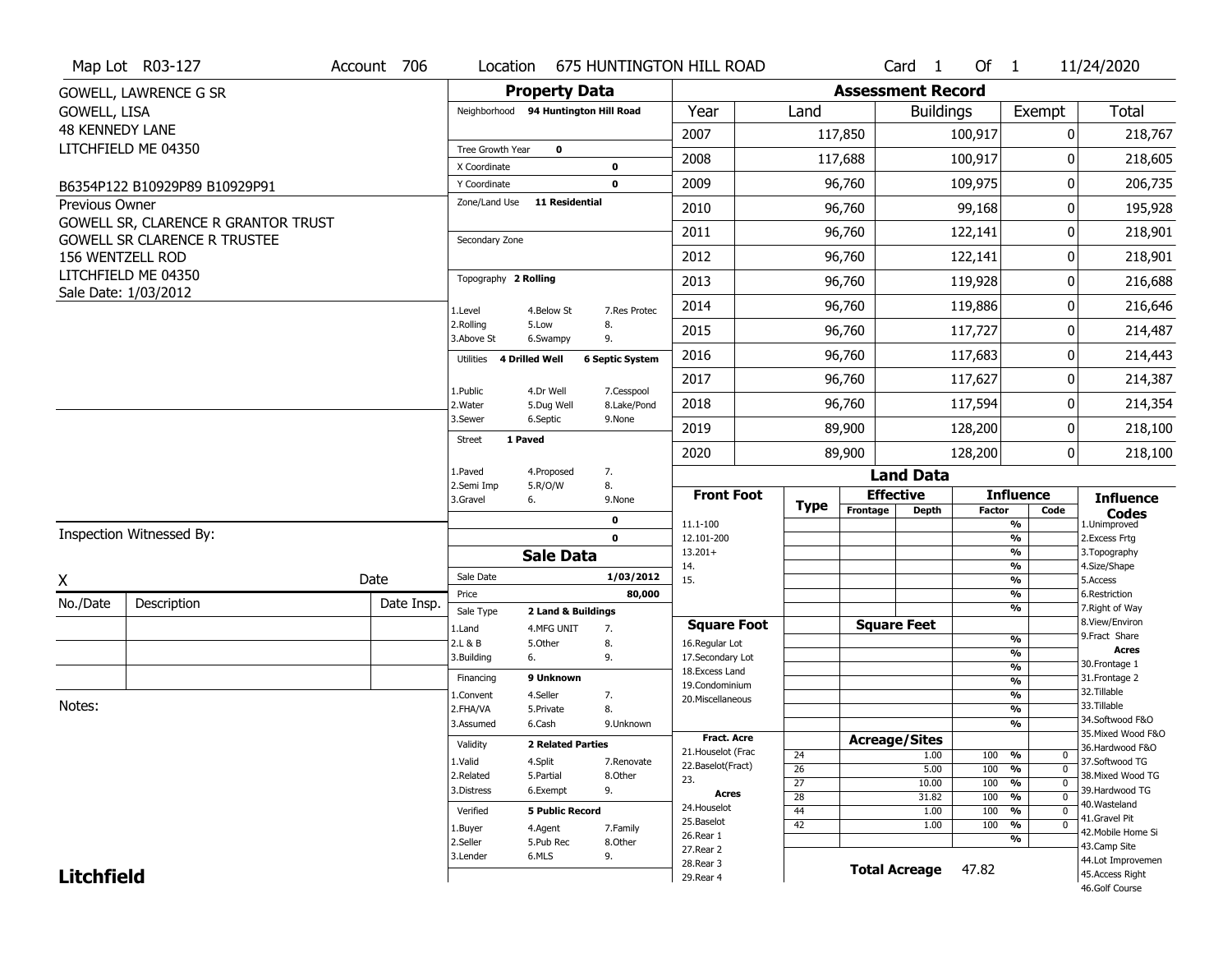|                     |                                                                         |            |                       |                                                   |                   |                                       |                                |                             |              |                        | <b>Litchfield</b>        |       |               |                   |       |                   |            |                 |       |
|---------------------|-------------------------------------------------------------------------|------------|-----------------------|---------------------------------------------------|-------------------|---------------------------------------|--------------------------------|-----------------------------|--------------|------------------------|--------------------------|-------|---------------|-------------------|-------|-------------------|------------|-----------------|-------|
|                     | Map Lot R03-127                                                         |            |                       |                                                   | Account 706       |                                       | Location                       |                             |              |                        | 675 HUNTINGTON HILL ROAD |       |               | Card <sub>1</sub> |       | Of $1$            | 11/24/2020 |                 |       |
|                     | Building Style 1 Conventional                                           |            | <b>SF Bsmt Living</b> |                                                   | $\mathbf 0$       |                                       |                                | Layout 1 Typical            |              |                        |                          |       |               |                   |       |                   |            |                 |       |
| 0.Uncoded           | 0 <sub>0</sub><br>4.Cape<br>Fin Bsmt Grade<br>8.Log<br>OPEN-5-CUSTOMIZE |            |                       |                                                   |                   |                                       |                                |                             | 4.           |                        | 7.                       | 13.0  | CANOPY        |                   |       |                   |            |                 |       |
| 1.Conv.             | 5.Garrison                                                              | 9.Other    |                       |                                                   | $\mathbf 0$       |                                       |                                | 2.Inadeg                    | 5.           |                        | 8.                       | 12.0' | SV \$500      |                   |       |                   |            |                 |       |
| 2.Ranch             | 6.Split                                                                 | 10.Tri-Lev | Heat Type             | 100%                                              |                   | 1 Hot Water BB                        |                                | 3.                          | 6.           |                        | 9.                       |       |               |                   |       |                   |            |                 |       |
| 3.R Ranch           | 7.Contemp                                                               | 11.Earth O | 0.Uncoded             |                                                   | 4.Steam           |                                       | 8.Fl/Wall                      | 9 None<br>Attic             |              |                        |                          |       |               |                   |       |                   |            |                 |       |
| Dwelling Units 3    |                                                                         |            | 1.HWBB                |                                                   | 5.FWA             |                                       | 9.No Heat                      | 1.1/4 Fin                   | 4.Full Fin   |                        | 7.                       |       |               |                   |       |                   |            |                 |       |
| Other Units         | 0                                                                       |            | 2.HWCI                |                                                   | 6.GravWA          |                                       | 10.Radiant                     | 2.1/2 Fin                   | 5.Fl/Stair   |                        | 8.                       |       |               |                   |       |                   |            |                 |       |
| <b>Stories</b>      | 2 Two Story                                                             |            | 3.H Pump              |                                                   | 7.Electric        |                                       | 11.Radiant                     | 3.3/4 Fin                   | 6.           |                        | 9.None                   |       |               |                   |       |                   |            |                 |       |
| 1.1                 | 4.1.5                                                                   | 7.1.25     | Cool Type             | 0%                                                | 9 None            |                                       |                                | Insulation                  | 1 Full       |                        |                          | 8.0'  | SHED SV \$300 |                   |       |                   |            |                 |       |
| 2.2                 | 5.1.75                                                                  | 8.3.5      | 1.Refrig              |                                                   | 4.W&C Air         |                                       | 7.RadHW                        | 1.Full                      | 4.Minimal    |                        | 7.                       |       |               |                   |       |                   |            |                 |       |
| 3.3                 | 6.2.5                                                                   | 9.4        | 2.Evapor              |                                                   | 5.Monitor-        | 8.                                    |                                | 2.Heavy                     | 5.Partial    |                        | 8.                       | 12.0' |               |                   |       |                   |            |                 |       |
|                     | <b>Exterior Walls</b> 12 Board and Batting                              |            | 3.H Pump              |                                                   | 6.Monitor-        | 9.None                                |                                | 3.Capped                    | 6.           |                        | 9.None                   | 10.01 | SHED SV \$400 |                   |       |                   |            |                 |       |
| 0.Uncoded           | 4.Asbestos                                                              | 8.Concrete | Kitchen Style         |                                                   | 2 Typical         |                                       |                                | Unfinished %                | 0%           |                        |                          |       |               |                   |       |                   |            |                 |       |
| 1.Wd Clapb          | 5.Stucco                                                                | 9.Other    | 1.Modern              |                                                   | 4.Obsolete        | 7.                                    |                                | Grade & Factor              |              | 2 Fair 105%            |                          |       |               |                   |       |                   |            |                 |       |
| 2.Vinyl             | 6.Brick                                                                 | 10.Wd shin | 2. Typical            |                                                   | 5.                | 8.                                    |                                | 1.E Grade                   |              | 4.B Grade              | 7.AAA Grad               |       |               |                   |       |                   |            |                 |       |
| 3.Compos.           | 7.Stone                                                                 | 11.T1-11   | 3.Old Type            |                                                   | 6.                | 9.None                                |                                | 2.D Grade                   |              | 5.A Grade              | 8.M&S                    |       |               |                   |       |                   |            |                 |       |
| Roof Surface        | 3 Sheet Metal                                                           |            | Bath(s) Style         |                                                   | 2 Typical Bath(s) |                                       |                                | 3.C Grade                   |              | 6.AA Grade             | 9.Same                   |       |               | 23.0              |       |                   |            |                 |       |
| 1.Asphalt           | 4.Composit                                                              | 7.Rolled R | 1.Modern              |                                                   | 4.Obsolete        | 7.                                    |                                | SQFT (Footprint) 560        |              |                        |                          |       |               | 12.0'             |       |                   |            |                 |       |
| 2.Slate             | 5.Wood                                                                  | 8.         | 2. Typical            |                                                   | 5.                | 8.                                    |                                | Condition                   |              | <b>3 Below Average</b> |                          |       |               | OP                |       |                   |            | 20.0            | 12.0' |
| 3.Metal             | 6.Other                                                                 | 9.         | 3.Old Type            |                                                   | 6.                | 9.None                                |                                | 1.Poor                      | 4.Avg        |                        | 7.V G                    |       |               |                   |       | 36.0'             |            |                 |       |
| SF Masonry Trim 0   |                                                                         |            | # Rooms               |                                                   | 9                 |                                       |                                | 2.Fair                      | $5.$ Avg $+$ |                        | 8.Exc                    |       |               | 23.0              |       |                   | 1sBFr      | 2sBFr           | OP    |
| OPEN-3-CUSTOM 0     |                                                                         |            | # Bedrooms            |                                                   | 5                 |                                       |                                | 3.Avg-                      | 6.Good       |                        | 9.Same                   |       |               |                   |       |                   |            | 28.0            | 28.0  |
| OPEN-4-CUSTOM 0     |                                                                         |            | # Full Baths          |                                                   | 3                 |                                       |                                | Phys. % Good                |              | 0%                     |                          |       |               | 1sFr<br>20.0"     | 24.0' |                   |            |                 |       |
| Year Built          | 1955                                                                    |            | # Half Baths          |                                                   | 0                 |                                       |                                | Funct. % Good               |              | 100%                   |                          |       |               |                   |       |                   |            |                 |       |
| Year Remodeled 1990 |                                                                         |            |                       | # Addn Fixtures                                   | $\mathbf 0$       |                                       |                                | <b>Functional Code</b>      |              | 9 None                 |                          |       |               |                   |       |                   |            |                 |       |
| Foundation          | 1 Concrete                                                              |            | # Fireplaces          |                                                   | 0                 |                                       |                                | 1.Incomp                    | 4.Delap      |                        | 7.No Power               |       |               |                   |       |                   |            |                 |       |
| 1.Concrete          | 4.Wood                                                                  | 7.         |                       |                                                   |                   |                                       |                                | 2.O-Built                   | 5.Bsmt       |                        | 8.LongTerm               |       |               |                   |       | EP                | 7.0'       | OP $21.0'$ 6.0' |       |
| 2.C Block           | 5.Slab                                                                  | 8.         |                       |                                                   |                   |                                       |                                | 3.Damage                    |              | 6.Common               | 9.None                   |       |               |                   |       |                   |            |                 |       |
| 3.Br/Stone          | 6.Piers                                                                 | 9.         |                       |                                                   |                   |                                       |                                | Econ. % Good                | 100%         |                        |                          |       |               |                   |       | $11.\overline{0}$ |            |                 |       |
| Basement            | 4 Full Basement                                                         |            |                       |                                                   |                   |                                       |                                | Economic Code None          |              |                        |                          |       |               |                   |       |                   |            |                 |       |
| $1.1/4$ Bmt         | 4.Full Bmt                                                              | 7.         |                       |                                                   |                   |                                       |                                | 0.None                      |              | 3.No Power             | 9.None                   |       |               |                   |       |                   |            |                 |       |
| 2.1/2 Bmt           | 5.Crawl Sp                                                              | 8.         |                       |                                                   |                   |                                       |                                | 1.Location                  |              | 4.Generate             | 8.                       |       |               |                   |       |                   |            |                 |       |
| 3.3/4 Bmt           | 6.                                                                      | 9.None     |                       |                                                   |                   | Sottware                              |                                | 2.Encroach                  |              | 5.Multi-Fa             | 9.                       |       |               |                   |       |                   |            |                 |       |
| Bsmt Gar # Cars 0   |                                                                         |            |                       |                                                   |                   | A Division of Harris Computer Systems |                                | Entrance Code 5 Estimated   |              |                        |                          |       |               |                   |       |                   |            |                 |       |
| Wet Basement        | 1 Dry Basement                                                          |            |                       |                                                   |                   |                                       |                                | 1.Interior                  | 4.Vacant     |                        | 7.                       |       |               |                   |       |                   |            |                 |       |
| 1.Dry               | 4.Dirt Flr                                                              | 7.         |                       |                                                   |                   |                                       |                                | 2.Refusal                   |              | 5.Estimate             | 8.                       |       |               |                   |       |                   |            |                 |       |
| 2.Damp              | 5.                                                                      | 8.         |                       |                                                   |                   |                                       |                                | 3.Informed                  |              | 6.Existing             | 9.                       |       |               |                   |       |                   |            |                 |       |
| 3.Wet               | 6.                                                                      | 9.         |                       |                                                   |                   |                                       |                                | Information Code 5 Estimate |              |                        |                          |       |               |                   |       |                   |            |                 |       |
|                     |                                                                         |            |                       |                                                   |                   |                                       |                                | 1.0wner                     | 4.Agent      |                        | 7.Vacant                 |       |               |                   |       |                   |            |                 |       |
|                     |                                                                         |            |                       |                                                   |                   |                                       |                                | 2.Relative                  |              | 5.Estimate             | 8.                       |       |               |                   |       |                   |            |                 |       |
|                     |                                                                         |            | Date Inspected        |                                                   | 10/10/2018        |                                       |                                | 3.Tenant                    | 6.Other      |                        | 9.                       |       |               |                   |       |                   |            |                 |       |
|                     |                                                                         |            |                       | <b>Additions, Outbuildings &amp; Improvements</b> |                   |                                       |                                |                             |              |                        | 1.One Story Fram         |       |               |                   |       |                   |            |                 |       |
| Type                |                                                                         | Year       | Units                 | Grade   Cond                                      |                   | Phys.                                 | Funct.                         | Sound Value                 |              |                        | 2. Two Story Fram        |       |               |                   |       |                   |            |                 |       |
| 21 Open Frame       |                                                                         | 0          | 336                   | O O                                               | 10                | 0                                     | $\%$<br>% 0                    |                             |              |                        | 3. Three Story Fr        |       |               |                   |       |                   |            |                 |       |
|                     |                                                                         |            |                       |                                                   |                   |                                       |                                |                             |              | 4.1 & 1/2 Story        |                          |       |               |                   |       |                   |            |                 |       |
| 38 1 Story Bsmt     |                                                                         | 0          | 864                   | O O                                               | 10                | 0                                     | $\%$<br>% 0                    |                             |              | 5.1 & 3/4 Story        |                          |       |               |                   |       |                   |            |                 |       |
| 1 One Story Frame   |                                                                         | l N        | 460                   | 00                                                | ١o                | 0                                     | $\frac{0}{0}$<br>% 0           |                             |              | 6.2 & 1/2 Story        |                          |       |               |                   |       |                   |            |                 |       |
| 21 Open Frame       |                                                                         | 0          | 276                   | 2 100                                             | 4                 | 0                                     | % 100 %                        |                             |              |                        | 21. Open Frame Por       |       |               |                   |       |                   |            |                 |       |
| 21 Open Frame       |                                                                         | 0          | 126                   | O O                                               | 10                | 0                                     | $\frac{9}{0}$<br>$\frac{0}{0}$ |                             |              |                        | 22.Encl Frame Por        |       |               |                   |       |                   |            |                 |       |
|                     |                                                                         |            |                       |                                                   |                   |                                       |                                |                             |              |                        | 23. Frame Garage         |       |               |                   |       |                   |            |                 |       |
| 22 Encl Frame       |                                                                         | 0          | 77                    | 10 0                                              | 10                | 0                                     | $\sqrt{96}$ 0<br>$\sqrt{6}$    |                             |              | 24.Frame Shed          |                          |       |               |                   |       |                   |            |                 |       |
| 24 Frame Shed       |                                                                         | 0          |                       |                                                   |                   | %                                     |                                | $\frac{9}{6}$ 400           |              |                        | 25. Frame Bay Wind       |       |               |                   |       |                   |            |                 |       |
| 24 Frame Shed       |                                                                         | 0          |                       |                                                   |                   | $\frac{0}{0}$                         |                                | $\frac{9}{6}$ 300           |              |                        | 26.1SFr Overhang         |       |               |                   |       |                   |            |                 |       |
| 61 Canopy/s         |                                                                         | 0          |                       |                                                   |                   | $\%$                                  |                                | $\frac{9}{6}$ 500           |              |                        | 27. Unfin Basement       |       |               |                   |       |                   |            |                 |       |
|                     |                                                                         |            |                       |                                                   |                   |                                       | $\sqrt{6}$                     |                             |              |                        | 28. Unfinished Att       |       |               |                   |       |                   |            |                 |       |
|                     |                                                                         |            |                       |                                                   |                   | %                                     |                                |                             |              |                        | 29. Finished Attic       |       |               |                   |       |                   |            |                 |       |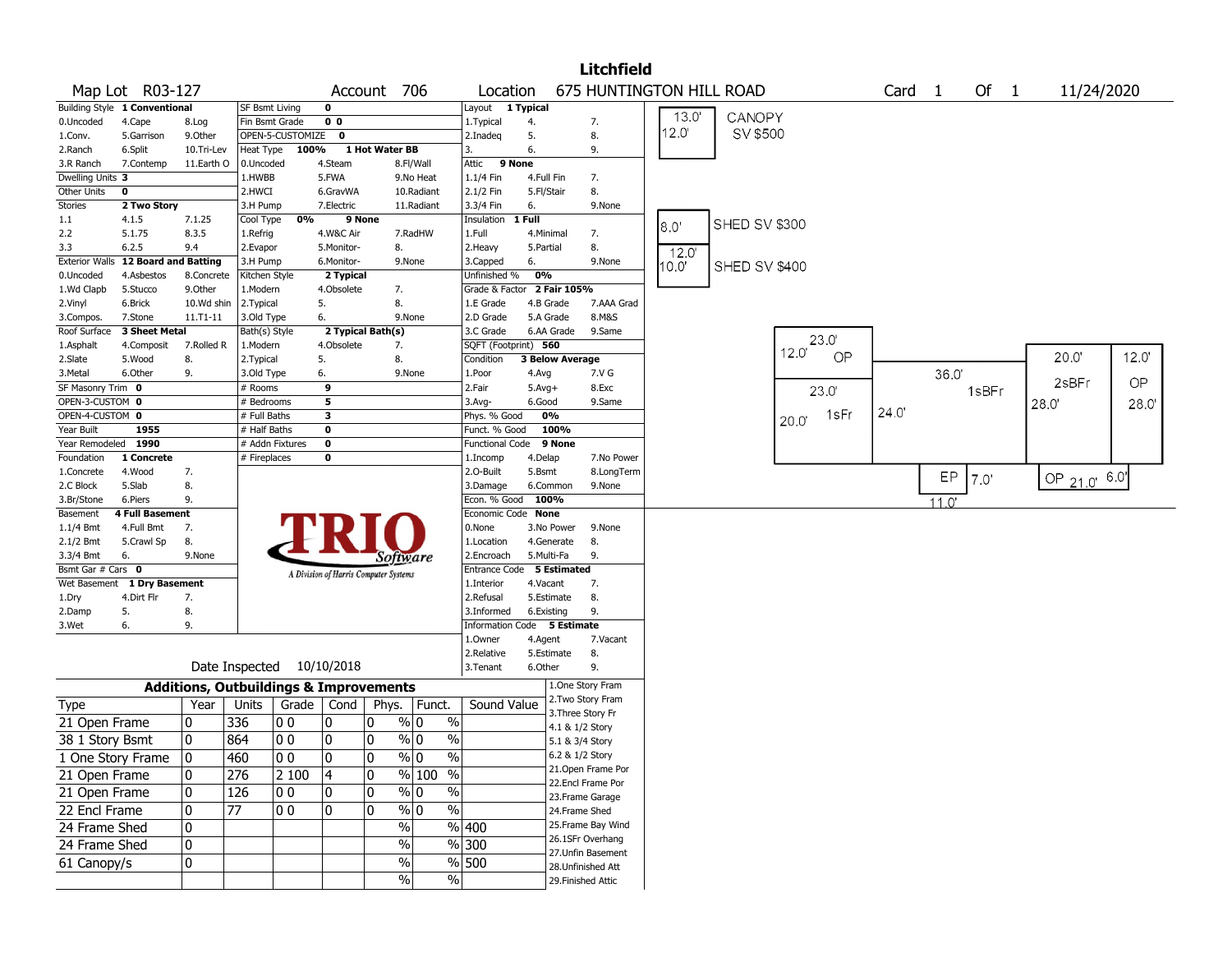|                   | Map Lot R03-127-1        | Account 1429 | Location                      |                                      | <b>663 HUNTINGTON HILL ROAD</b> |                                         |                 |                          | Card <sub>1</sub>    | Of $1$        |                                 | 11/24/2020                            |
|-------------------|--------------------------|--------------|-------------------------------|--------------------------------------|---------------------------------|-----------------------------------------|-----------------|--------------------------|----------------------|---------------|---------------------------------|---------------------------------------|
|                   | PUSHARD, ANTHONY         |              |                               | <b>Property Data</b>                 |                                 |                                         |                 | <b>Assessment Record</b> |                      |               |                                 |                                       |
|                   | 663 HUNTINGTON HILL ROAD |              |                               | Neighborhood 94 Huntington Hill Road |                                 | Year                                    | Land            |                          | <b>Buildings</b>     |               | Exempt                          | <b>Total</b>                          |
|                   | LITCHFIELD ME 04350      |              |                               |                                      |                                 | 2007                                    |                 | 41,450                   |                      | 93,049        | 13,000                          | 121,499                               |
|                   |                          |              | Tree Growth Year              | $\mathbf 0$                          |                                 | 2008                                    |                 | 41,972                   |                      | 93,049        | 12,350                          | 122,671                               |
|                   |                          |              | X Coordinate                  |                                      | $\mathbf 0$                     |                                         |                 |                          |                      |               |                                 |                                       |
|                   | B2381P331 B9972P291      |              | Y Coordinate<br>Zone/Land Use | <b>11 Residential</b>                | $\mathbf 0$                     | 2009                                    |                 | 41,700                   |                      | 126,700       | 9,500                           | 158,900                               |
|                   |                          |              |                               |                                      |                                 | 2010                                    |                 | 41,700                   |                      | 89,051        | 10,000                          | 120,751                               |
|                   |                          |              | Secondary Zone                |                                      |                                 | 2011                                    |                 | 41,700                   |                      | 86,497        | 10,000                          | 118,197                               |
|                   |                          |              |                               |                                      |                                 | 2012                                    |                 | 41,700                   |                      | 86,497        | 10,000                          | 118,197                               |
|                   |                          |              | Topography 2 Rolling          |                                      |                                 | 2013                                    |                 | 41,700                   |                      | 86,497        | 10,000                          | 118,197                               |
|                   |                          |              | 1.Level                       | 4.Below St                           | 7.Res Protec                    | 2014                                    |                 | 41,700                   |                      | 85,402        | 10,000                          | 117,102                               |
|                   |                          |              | 2.Rolling<br>3.Above St       | 5.Low<br>6.Swampy                    | 8.<br>9.                        | 2015                                    |                 | 41,700                   |                      | 85,402        | 10,000                          | 117,102                               |
|                   |                          |              | Utilities                     | <b>4 Drilled Well</b>                | <b>6 Septic System</b>          | 2016                                    |                 | 41,700                   |                      | 84,308        | 15,000                          | 111,008                               |
|                   |                          |              | 1.Public                      | 4.Dr Well                            | 7.Cesspool                      | 2017                                    |                 | 41,700                   |                      | 84,308        | 20,000                          | 106,008                               |
|                   |                          |              | 2. Water                      | 5.Dug Well                           | 8.Lake/Pond                     | 2018                                    |                 | 41,700                   |                      | 83,212        | 19,200                          | 105,712                               |
|                   |                          |              | 3.Sewer                       | 6.Septic                             | 9.None                          | 2019                                    |                 | 47,000                   |                      | 113,400       | 20,000                          | 140,400                               |
|                   |                          |              | <b>Street</b>                 | 1 Paved                              |                                 | 2020                                    |                 | 47,000                   |                      | 113,400       | 25,000                          | 135,400                               |
|                   |                          |              | 1.Paved                       | 4.Proposed                           | 7.                              |                                         |                 |                          | <b>Land Data</b>     |               |                                 |                                       |
|                   |                          |              | 2.Semi Imp<br>3.Gravel        | 5.R/O/W<br>6.                        | 8.<br>9.None                    | <b>Front Foot</b>                       |                 |                          | <b>Effective</b>     |               | <b>Influence</b>                | <b>Influence</b>                      |
|                   |                          |              |                               |                                      | $\mathbf 0$                     | 11.1-100                                | <b>Type</b>     | Frontage                 | <b>Depth</b>         | <b>Factor</b> | Code<br>%                       | <b>Codes</b><br>1.Unimproved          |
|                   | Inspection Witnessed By: |              |                               |                                      | $\mathbf 0$                     | 12.101-200                              |                 |                          |                      |               | $\frac{9}{6}$                   | 2.Excess Frtg                         |
|                   |                          |              |                               | <b>Sale Data</b>                     |                                 | $13.201+$<br>14.                        |                 |                          |                      |               | %<br>%                          | 3. Topography<br>4.Size/Shape         |
| X                 |                          | Date         | Sale Date                     |                                      |                                 | 15.                                     |                 |                          |                      |               | $\frac{9}{6}$                   | 5.Access                              |
| No./Date          | Description              | Date Insp.   | Price                         |                                      |                                 |                                         |                 |                          |                      |               | %<br>%                          | 6.Restriction<br>7. Right of Way      |
|                   |                          |              | Sale Type                     |                                      |                                 | <b>Square Foot</b>                      |                 |                          | <b>Square Feet</b>   |               |                                 | 8.View/Environ                        |
|                   |                          |              | 1.Land<br>2.L & B             | 4.MFG UNIT<br>5.0ther                | 7.<br>8.                        | 16.Regular Lot                          |                 |                          |                      |               | $\frac{9}{6}$                   | 9.Fract Share                         |
|                   |                          |              | 3.Building                    | 6.                                   | 9.                              | 17.Secondary Lot                        |                 |                          |                      |               | $\frac{9}{6}$                   | <b>Acres</b><br>30. Frontage 1        |
|                   |                          |              | Financing                     |                                      |                                 | 18.Excess Land                          |                 |                          |                      |               | $\frac{9}{6}$<br>$\frac{9}{6}$  | 31. Frontage 2                        |
|                   |                          |              | 1.Convent                     | 4.Seller                             | 7.                              | 19.Condominium<br>20.Miscellaneous      |                 |                          |                      |               | $\frac{9}{6}$                   | 32. Tillable                          |
| Notes:            |                          |              | 2.FHA/VA                      | 5.Private                            | 8.                              |                                         |                 |                          |                      |               | $\frac{9}{6}$                   | 33.Tillable                           |
|                   |                          |              | 3.Assumed                     | 6.Cash                               | 9.Unknown                       |                                         |                 |                          |                      |               | $\frac{9}{6}$                   | 34.Softwood F&O<br>35. Mixed Wood F&O |
|                   |                          |              | Validity                      |                                      |                                 | <b>Fract. Acre</b>                      |                 |                          | <b>Acreage/Sites</b> |               |                                 | 36.Hardwood F&O                       |
|                   |                          |              | 1.Valid                       | 4.Split                              | 7.Renovate                      | 21. Houselot (Frac<br>22.Baselot(Fract) | 24              |                          | 1.00                 | 100           | %<br>0                          | 37.Softwood TG                        |
|                   |                          |              | 2.Related                     | 5.Partial                            | 8.Other                         | 23.                                     | $\overline{26}$ |                          | 0.68                 | 100           | %<br>$\mathbf 0$<br>$\mathbf 0$ | 38. Mixed Wood TG                     |
|                   |                          |              | 3.Distress                    | 6.Exempt                             | 9.                              | <b>Acres</b>                            | 44              |                          | 1.00                 | 100           | %<br>$\frac{9}{6}$              | 39.Hardwood TG                        |
|                   |                          |              | Verified                      |                                      |                                 | 24. Houselot                            |                 |                          |                      |               | $\frac{9}{6}$                   | 40. Wasteland                         |
|                   |                          |              | 1.Buyer                       | 4.Agent                              | 7.Family                        | 25.Baselot                              |                 |                          |                      |               | $\frac{9}{6}$                   | 41.Gravel Pit                         |
|                   |                          |              | 2.Seller                      | 5.Pub Rec                            | 8.0ther                         | 26.Rear 1                               |                 |                          |                      |               | $\frac{9}{6}$                   | 42. Mobile Home Si<br>43.Camp Site    |
|                   |                          |              | 3.Lender                      | 6.MLS                                | 9.                              | 27.Rear 2                               |                 |                          |                      |               |                                 | 44.Lot Improvemen                     |
| <b>Litchfield</b> |                          |              |                               |                                      |                                 | 28. Rear 3<br>29. Rear 4                |                 |                          | <b>Total Acreage</b> | 1.68          |                                 | 45.Access Right                       |
|                   |                          |              |                               |                                      |                                 |                                         |                 |                          |                      |               |                                 | 46.Golf Course                        |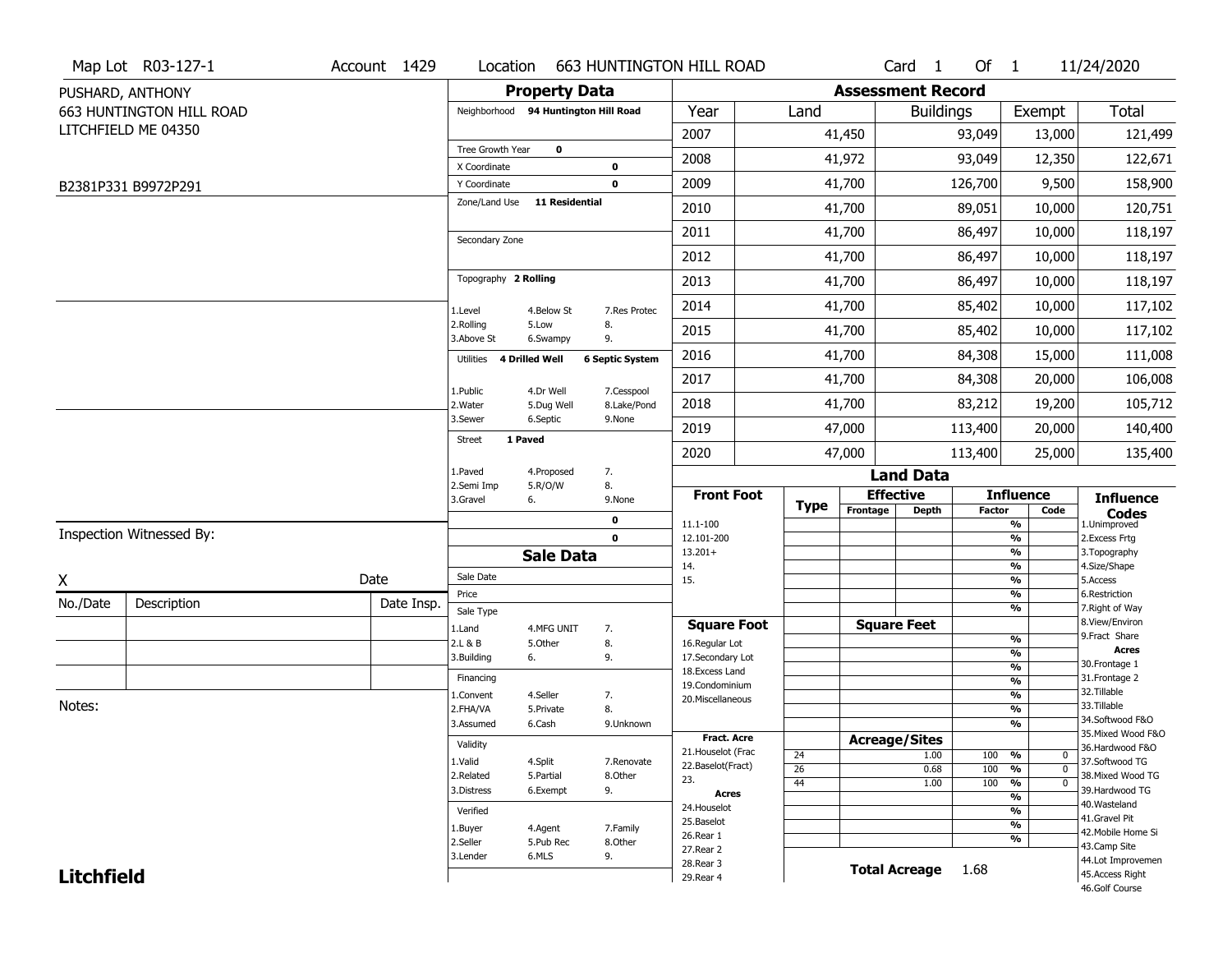|                                |                        |                                                   |                       |                           |                   |                                       |                          |                                  |            |                 | <b>Litchfield</b>  |                                 |        |      |          |            |
|--------------------------------|------------------------|---------------------------------------------------|-----------------------|---------------------------|-------------------|---------------------------------------|--------------------------|----------------------------------|------------|-----------------|--------------------|---------------------------------|--------|------|----------|------------|
|                                | Map Lot R03-127-1      |                                                   |                       |                           |                   | Account 1429                          |                          | Location                         |            |                 |                    | <b>663 HUNTINGTON HILL ROAD</b> | Card 1 | Of 1 |          | 11/24/2020 |
| Building Style 4 Cape          |                        |                                                   | <b>SF Bsmt Living</b> |                           | $\mathbf 0$       |                                       |                          | Layout                           | 1 Typical  |                 |                    |                                 |        |      |          |            |
| 0.Uncoded                      | 4.Cape                 | 8.Log                                             | Fin Bsmt Grade        |                           | 0 <sub>0</sub>    |                                       |                          | 1.Typical                        | 4.         |                 | 7.                 |                                 |        |      |          |            |
| 1.Conv.                        | 5.Garrison             | 9.Other                                           |                       | OPEN-5-CUSTOMIZE          | $\mathbf 0$       |                                       |                          | 2.Inadeq                         | 5.         |                 | 8.                 | 12.0                            |        |      |          |            |
| 2.Ranch                        | 6.Split                | 10.Tri-Lev                                        | Heat Type             | 100%                      |                   | 5 Forced Warm Air                     |                          | 3.                               | 6.         |                 | 9.                 |                                 |        |      |          |            |
| 3.R Ranch                      | 7.Contemp              | 11.Earth O                                        | 0.Uncoded             |                           | 4.Steam           | 8.Fl/Wall                             |                          | 9 None<br>Attic                  |            |                 |                    |                                 |        |      |          |            |
| Dwelling Units 1               |                        |                                                   | 1.HWBB                |                           | 5.FWA             |                                       | 9.No Heat                | 1.1/4 Fin                        | 4.Full Fin |                 | 7.                 | 12.0                            |        |      |          |            |
| Other Units                    | $\mathbf 0$            |                                                   | 2.HWCI                |                           | 6.GravWA          |                                       | 10.Radiant               | 2.1/2 Fin                        | 5.Fl/Stair |                 | 8.                 | <b>SHED</b>                     |        |      |          |            |
| Stories                        | 4 One & 1/2 Story      |                                                   | 3.H Pump              |                           | 7.Electric        |                                       | 11.Radiant               | 3.3/4 Fin                        | 6.         |                 | 9.None             |                                 |        |      |          |            |
| 1.1                            | 4.1.5                  | 7.1.25                                            | Cool Type             | 0%                        | 9 None            |                                       |                          | Insulation                       | 1 Full     |                 |                    |                                 |        |      |          |            |
| 2.2                            | 5.1.75                 | 8.3.5                                             | 1.Refrig              |                           | 4.W&C Air         |                                       | 7.RadHW                  | 1.Full                           | 4.Minimal  |                 | 7.                 |                                 |        |      |          |            |
| 3.3                            | 6.2.5                  | 9.4                                               | 2.Evapor              |                           | 5.Monitor-        | 8.                                    |                          | 2.Heavy                          | 5.Partial  |                 | 8.                 | SV \$500                        |        |      |          |            |
| Exterior Walls 2 Vinyl         |                        |                                                   | 3.H Pump              |                           | 6.Monitor-        | 9.None                                |                          | 3.Capped                         | 6.         |                 | 9.None             |                                 |        |      |          |            |
| 0.Uncoded                      | 4.Asbestos             | 8.Concrete                                        | Kitchen Style         |                           | 2 Typical         |                                       |                          | Unfinished %                     | 0%         |                 |                    |                                 |        |      | 40.0     |            |
| 1.Wd Clapb                     | 5.Stucco               | 9.Other                                           | 1.Modern              |                           | 4.Obsolete        | 7.                                    |                          | Grade & Factor 3 Average 95%     |            |                 |                    |                                 |        |      |          |            |
| 2.Vinyl                        | 6.Brick                | 10.Wd shin                                        | 2. Typical            |                           | 5.                | 8.                                    |                          | 1.E Grade                        | 4.B Grade  |                 | 7.AAA Grad         |                                 |        |      |          |            |
| 3.Compos.                      | 7.Stone                | 11.T1-11                                          | 3.Old Type            | 6.                        |                   | 9.None                                |                          | 2.D Grade                        | 5.A Grade  |                 | 8.M&S              |                                 |        |      |          |            |
| Roof Surface                   | 3 Sheet Metal          |                                                   | Bath(s) Style         |                           | 2 Typical Bath(s) |                                       |                          | 3.C Grade                        |            | 6.AA Grade      | 9.Same             |                                 |        |      | 11/2sBFr |            |
| 1.Asphalt                      | 4.Composit             | 7.Rolled R                                        | 1.Modern              |                           | 4.Obsolete        | 7.                                    |                          | SQFT (Footprint) 1120            |            |                 |                    |                                 |        |      |          |            |
| 2.Slate                        | 5.Wood                 | 8.                                                | 2.Typical             |                           | 5.                | 8.                                    |                          | Condition                        | 4 Average  |                 |                    |                                 |        |      |          |            |
| 3.Metal                        | 6.Other                | 9.                                                | 3.Old Type            | 6.                        |                   | 9.None                                |                          | 1.Poor                           | 4.Avg      |                 | 7.V G              |                                 | 28.0   |      |          |            |
| SF Masonry Trim 0              |                        |                                                   | # Rooms               |                           | 0                 |                                       |                          | 2.Fair                           | $5.Avg+$   |                 | 8.Exc              |                                 |        |      |          |            |
| OPEN-3-CUSTOM 0                |                        |                                                   | # Bedrooms            |                           | 3                 |                                       |                          | 3.Avg-                           | 6.Good     |                 | 9.Same             |                                 |        |      |          |            |
| OPEN-4-CUSTOM 0                |                        |                                                   | # Full Baths          |                           | $\mathbf{2}$      |                                       |                          | Phys. % Good                     |            | 0%              |                    |                                 |        |      |          |            |
| Year Built                     | 1980                   |                                                   | # Half Baths          |                           | 0                 |                                       |                          | Funct. % Good                    |            | 100%            |                    |                                 |        |      |          |            |
| Year Remodeled 0               |                        |                                                   | # Addn Fixtures       |                           | $\mathbf 0$       |                                       |                          | Functional Code 9 None           |            |                 |                    |                                 |        |      |          |            |
| Foundation                     | 1 Concrete             |                                                   | # Fireplaces          |                           | 0                 |                                       |                          | 1.Incomp                         | 4.Delap    |                 | 7.No Power         |                                 |        |      |          |            |
| 1.Concrete                     | 4.Wood                 | 7.                                                |                       |                           |                   |                                       |                          | 2.O-Built                        | 5.Bsmt     |                 | 8.LongTerm         |                                 |        |      |          |            |
| 2.C Block                      | 5.Slab                 | 8.                                                |                       |                           |                   |                                       |                          | 3.Damage                         |            | 6.Common        | 9.None             |                                 |        |      |          |            |
| 3.Br/Stone                     | 6.Piers                | 9.                                                |                       |                           |                   |                                       |                          | Econ. % Good                     | 100%       |                 |                    |                                 |        |      |          |            |
| Basement                       | <b>4 Full Basement</b> |                                                   |                       |                           |                   |                                       |                          | Economic Code None               |            |                 |                    |                                 |        |      |          |            |
| $1.1/4$ Bmt                    | 4.Full Bmt             | 7.                                                |                       |                           |                   |                                       |                          | 0.None<br>1.Location             |            | 3.No Power      | 9.None<br>8.       |                                 |        |      |          |            |
| $2.1/2$ Bmt                    | 5.Crawl Sp<br>6.       | 8.<br>9.None                                      |                       |                           |                   |                                       |                          | 2.Encroach                       | 5.Multi-Fa | 4.Generate      | 9.                 |                                 |        |      |          |            |
| 3.3/4 Bmt<br>Bsmt Gar # Cars 0 |                        |                                                   |                       |                           |                   | Software                              |                          | Entrance Code 3 Information Only |            |                 |                    |                                 |        |      |          |            |
| Wet Basement                   | 1 Dry Basement         |                                                   |                       |                           |                   | A Division of Harris Computer Systems |                          | 1.Interior                       | 4.Vacant   |                 | 7.                 |                                 |        |      |          |            |
| 1.Dry                          | 4.Dirt Flr             | 7.                                                |                       |                           |                   |                                       |                          | 2.Refusal                        |            | 5.Estimate      | 8.                 |                                 |        |      |          |            |
| 2.Damp                         | 5.                     | 8.                                                |                       |                           |                   |                                       |                          | 3.Informed                       | 6.Existing |                 | 9.                 |                                 |        |      |          |            |
| 3.Wet                          | 6.                     | 9.                                                |                       |                           |                   |                                       |                          | Information Code 2 Relative      |            |                 |                    |                                 |        |      |          |            |
|                                |                        |                                                   |                       |                           |                   |                                       |                          | 1.Owner                          | 4.Agent    |                 | 7.Vacant           |                                 |        |      |          |            |
|                                |                        |                                                   |                       |                           |                   |                                       |                          | 2.Relative                       |            | 5.Estimate      | 8.                 |                                 |        |      |          |            |
|                                |                        |                                                   |                       | Date Inspected 10/10/2018 |                   |                                       |                          | 3.Tenant                         | 6.Other    |                 | 9.                 |                                 |        |      |          |            |
|                                |                        | <b>Additions, Outbuildings &amp; Improvements</b> |                       |                           |                   |                                       |                          |                                  |            |                 | 1.One Story Fram   |                                 |        |      |          |            |
| Type                           |                        | Year                                              | Units                 | Grade                     | Cond              | Phys.                                 | Funct.                   | Sound Value                      |            |                 | 2. Two Story Fram  |                                 |        |      |          |            |
|                                |                        |                                                   |                       |                           |                   |                                       |                          |                                  |            |                 | 3. Three Story Fr  |                                 |        |      |          |            |
| 24 Frame Shed                  |                        | 0                                                 |                       |                           |                   | $\%$                                  |                          | % 500                            |            | 4.1 & 1/2 Story |                    |                                 |        |      |          |            |
|                                |                        |                                                   |                       |                           |                   | %                                     | $\%$                     |                                  |            | 5.1 & 3/4 Story |                    |                                 |        |      |          |            |
|                                |                        |                                                   |                       |                           |                   | $\sqrt{6}$                            | $\%$                     |                                  |            | 6.2 & 1/2 Story |                    |                                 |        |      |          |            |
|                                |                        |                                                   |                       |                           |                   | %                                     | $\frac{0}{0}$            |                                  |            |                 | 21.Open Frame Por  |                                 |        |      |          |            |
|                                |                        |                                                   |                       |                           |                   | $\frac{1}{2}$                         | $\%$                     |                                  |            |                 | 22.Encl Frame Por  |                                 |        |      |          |            |
|                                |                        |                                                   |                       |                           |                   |                                       |                          |                                  |            |                 | 23. Frame Garage   |                                 |        |      |          |            |
|                                |                        |                                                   |                       |                           |                   | $\sqrt{6}$                            | $\%$                     |                                  |            | 24.Frame Shed   |                    |                                 |        |      |          |            |
|                                |                        |                                                   |                       |                           |                   | $\sqrt{6}$                            | $\overline{\frac{0}{6}}$ |                                  |            |                 | 25. Frame Bay Wind |                                 |        |      |          |            |
|                                |                        |                                                   |                       |                           |                   | $\sqrt{6}$                            | $\overline{\frac{0}{6}}$ |                                  |            |                 | 26.1SFr Overhang   |                                 |        |      |          |            |
|                                |                        |                                                   |                       |                           |                   | $\sqrt{6}$                            | $\overline{\frac{0}{6}}$ |                                  |            |                 | 27.Unfin Basement  |                                 |        |      |          |            |
|                                |                        |                                                   |                       |                           |                   |                                       |                          |                                  |            |                 | 28.Unfinished Att  |                                 |        |      |          |            |
|                                |                        |                                                   |                       |                           |                   | $\frac{9}{6}$                         | $\%$                     |                                  |            |                 | 29. Finished Attic |                                 |        |      |          |            |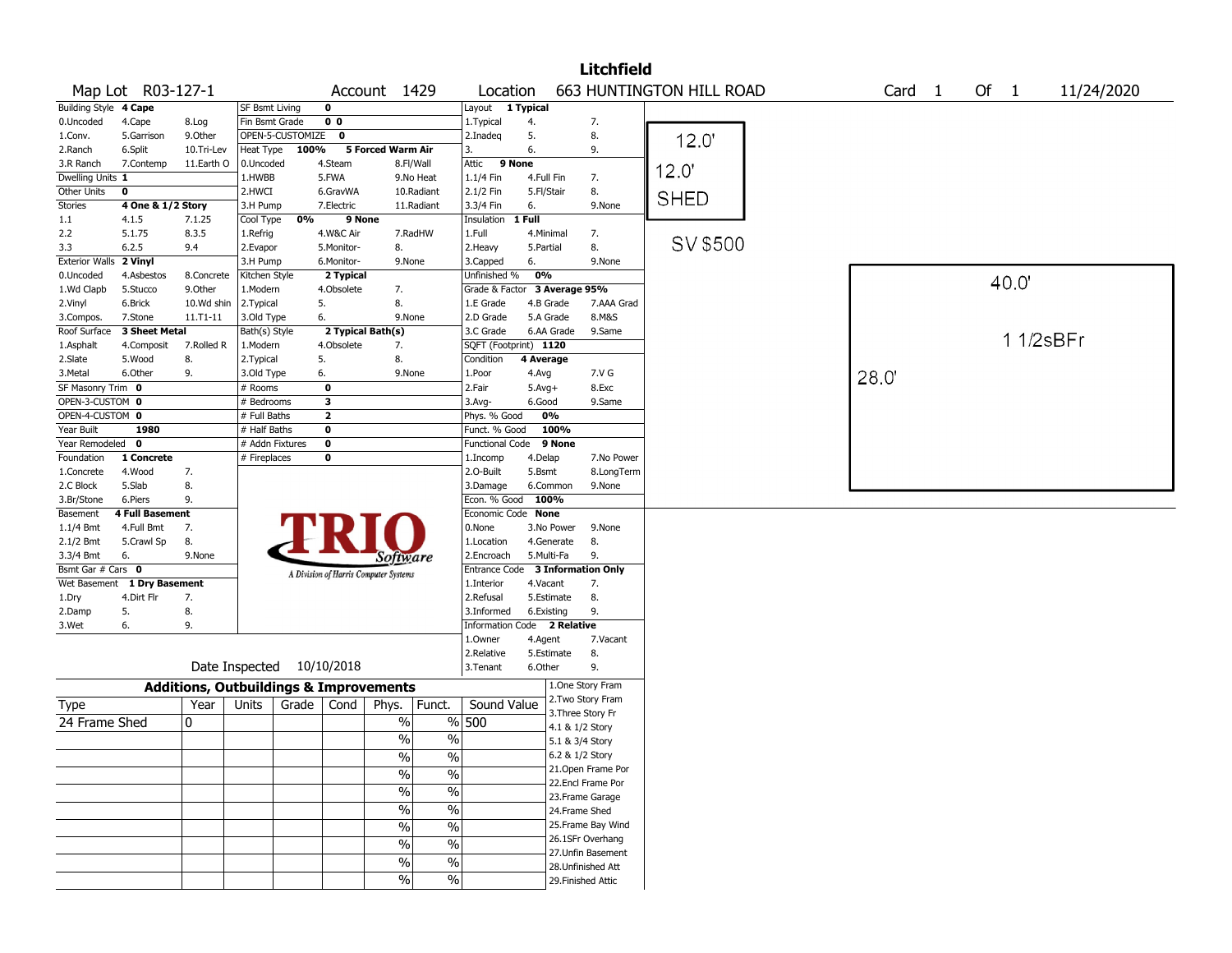|                     | Map Lot R03-127-ON       | Account 699 |                                  | Location                             | 671 HUNTINGTON HILL ROAD  |                                         |             |                          | Card <sub>1</sub>    | Of 1   |                                           | 11/24/2020                            |
|---------------------|--------------------------|-------------|----------------------------------|--------------------------------------|---------------------------|-----------------------------------------|-------------|--------------------------|----------------------|--------|-------------------------------------------|---------------------------------------|
| <b>GOWELL, TINA</b> |                          |             |                                  | <b>Property Data</b>                 |                           |                                         |             | <b>Assessment Record</b> |                      |        |                                           |                                       |
|                     | 671 HUNTINGTON HILL ROAD |             |                                  | Neighborhood 94 Huntington Hill Road |                           | Year                                    | Land        |                          | <b>Buildings</b>     |        | Exempt                                    | Total                                 |
|                     | LITCHFIELD ME 04350      |             |                                  |                                      |                           | 2007                                    |             | 0                        |                      | 25,045 | 13,000                                    | 12,045                                |
|                     |                          |             | Tree Growth Year<br>X Coordinate | $\bf o$                              | 0                         | 2008                                    |             | 0                        |                      | 24,319 | 12,350                                    | 11,969                                |
|                     |                          |             | Y Coordinate                     |                                      | $\mathbf 0$               | 2009                                    |             | 0                        |                      | 19,913 | 9,500                                     | 10,413                                |
|                     |                          |             | Zone/Land Use                    | <b>11 Residential</b>                |                           | 2010                                    |             | 0                        |                      | 19,585 | 10,000                                    | 9,585                                 |
|                     |                          |             |                                  |                                      |                           | 2011                                    |             | 0                        |                      | 19,881 | 10,000                                    | 9,881                                 |
|                     |                          |             | Secondary Zone                   |                                      |                           | 2012                                    |             | 0                        |                      | 19,881 | 10,000                                    | 9,881                                 |
|                     |                          |             | Topography 2 Rolling             |                                      |                           | 2013                                    |             | 0                        |                      | 19,182 | 10,000                                    | 9,182                                 |
|                     |                          |             | 1.Level                          | 4.Below St                           | 7.Res Protec              | 2014                                    |             | 0                        |                      | 16,488 | 10,000                                    | 6,488                                 |
|                     |                          |             | 2.Rolling<br>3.Above St          | 5.Low<br>6.Swampy                    | 8.<br>9.                  | 2015                                    |             | 0                        |                      | 15,974 | 10,000                                    | 5,974                                 |
|                     |                          |             | Utilities                        | 4 Drilled Well                       | <b>6 Septic System</b>    | 2016                                    |             | 0                        |                      | 15,462 | 15,000                                    | 462                                   |
|                     |                          |             |                                  |                                      |                           | 2017                                    |             | 0                        |                      | 14,939 | 14,939                                    | 0                                     |
|                     |                          |             | 1.Public<br>2. Water             | 4.Dr Well<br>5.Dug Well              | 7.Cesspool<br>8.Lake/Pond | 2018                                    |             | 0                        |                      | 14,446 | 14,446                                    | 0                                     |
|                     |                          |             | 3.Sewer                          | 6.Septic                             | 9.None                    | 2019                                    |             | 0                        |                      | 13,500 | 13,500                                    | $\pmb{0}$                             |
|                     |                          |             | <b>Street</b>                    | 1 Paved                              |                           | 2020                                    |             | 0                        |                      | 13,500 | 13,500                                    | 0                                     |
|                     |                          |             | 1.Paved<br>2.Semi Imp            | 4.Proposed<br>5.R/O/W                | 7.<br>8.                  |                                         |             |                          | <b>Land Data</b>     |        |                                           |                                       |
|                     |                          |             | 3.Gravel                         | 6.                                   | 9.None                    | <b>Front Foot</b>                       | <b>Type</b> |                          | <b>Effective</b>     |        | <b>Influence</b>                          | <b>Influence</b>                      |
|                     |                          |             |                                  |                                      | 0                         | 11.1-100                                |             | Frontage                 | <b>Depth</b>         | Factor | Code<br>%                                 | <b>Codes</b><br>1.Unimproved          |
|                     | Inspection Witnessed By: |             |                                  |                                      | $\mathbf 0$               | 12.101-200<br>$13.201+$                 |             |                          |                      |        | $\frac{9}{6}$<br>$\frac{9}{6}$            | 2. Excess Frtg<br>3. Topography       |
|                     |                          |             |                                  | <b>Sale Data</b>                     |                           | 14.                                     |             |                          |                      |        | $\frac{9}{6}$                             | 4.Size/Shape                          |
| X                   |                          | Date        | Sale Date<br>Price               |                                      |                           | 15.                                     |             |                          |                      |        | $\frac{9}{6}$<br>$\frac{9}{6}$            | 5.Access<br>6.Restriction             |
| No./Date            | Description              | Date Insp.  | Sale Type                        |                                      |                           |                                         |             |                          |                      |        | $\frac{9}{6}$                             | 7. Right of Way                       |
|                     |                          |             | 1.Land                           | 4.MFG UNIT                           | 7.                        | <b>Square Foot</b>                      |             |                          | <b>Square Feet</b>   |        |                                           | 8.View/Environ<br>9. Fract Share      |
|                     |                          |             | 2.L & B                          | 5.Other                              | 8.                        | 16.Regular Lot                          |             |                          |                      |        | $\frac{9}{6}$<br>$\frac{9}{6}$            | <b>Acres</b>                          |
|                     |                          |             | 3.Building                       | 6.                                   | 9.                        | 17.Secondary Lot<br>18. Excess Land     |             |                          |                      |        | $\overline{\frac{9}{6}}$                  | 30.Frontage 1                         |
|                     |                          |             | Financing                        |                                      |                           | 19.Condominium                          |             |                          |                      |        | $\frac{9}{6}$                             | 31. Frontage 2<br>32.Tillable         |
| Notes:              |                          |             | 1.Convent<br>2.FHA/VA            | 4.Seller<br>5.Private                | 7.<br>8.                  | 20.Miscellaneous                        |             |                          |                      |        | $\overline{\frac{9}{6}}$<br>$\frac{9}{6}$ | 33.Tillable                           |
|                     |                          |             | 3.Assumed                        | 6.Cash                               | 9.Unknown                 |                                         |             |                          |                      |        | $\overline{\frac{9}{6}}$                  | 34.Softwood F&O                       |
|                     |                          |             | Validity                         |                                      |                           | Fract. Acre                             |             |                          | <b>Acreage/Sites</b> |        |                                           | 35. Mixed Wood F&O<br>36.Hardwood F&O |
|                     |                          |             | 1.Valid                          | 4.Split                              | 7.Renovate                | 21. Houselot (Frac<br>22.Baselot(Fract) |             |                          |                      |        | %                                         | 37.Softwood TG                        |
|                     |                          |             | 2.Related                        | 5.Partial                            | 8.Other                   | 23.                                     |             |                          |                      |        | %<br>%                                    | 38. Mixed Wood TG                     |
|                     |                          |             | 3.Distress                       | 6.Exempt                             | 9.                        | <b>Acres</b>                            |             |                          |                      |        | $\frac{9}{6}$                             | 39.Hardwood TG                        |
|                     |                          |             | Verified                         |                                      |                           | 24. Houselot                            |             |                          |                      |        | %                                         | 40. Wasteland<br>41.Gravel Pit        |
|                     |                          |             | 1.Buyer                          | 4.Agent                              | 7.Family                  | 25.Baselot<br>26.Rear 1                 |             |                          |                      |        | $\frac{9}{6}$                             | 42. Mobile Home Si                    |
|                     |                          |             | 2.Seller                         | 5.Pub Rec                            | 8.Other                   | 27. Rear 2                              |             |                          |                      |        | %                                         | 43.Camp Site                          |
|                     |                          | 3.Lender    | 6.MLS                            | 9.                                   | 28. Rear 3                |                                         |             | <b>Total Acreage</b>     | 0.00                 |        | 44.Lot Improvemen                         |                                       |
| <b>Litchfield</b>   |                          |             |                                  |                                      |                           | 29. Rear 4                              |             |                          |                      |        |                                           | 45.Access Right<br>46.Golf Course     |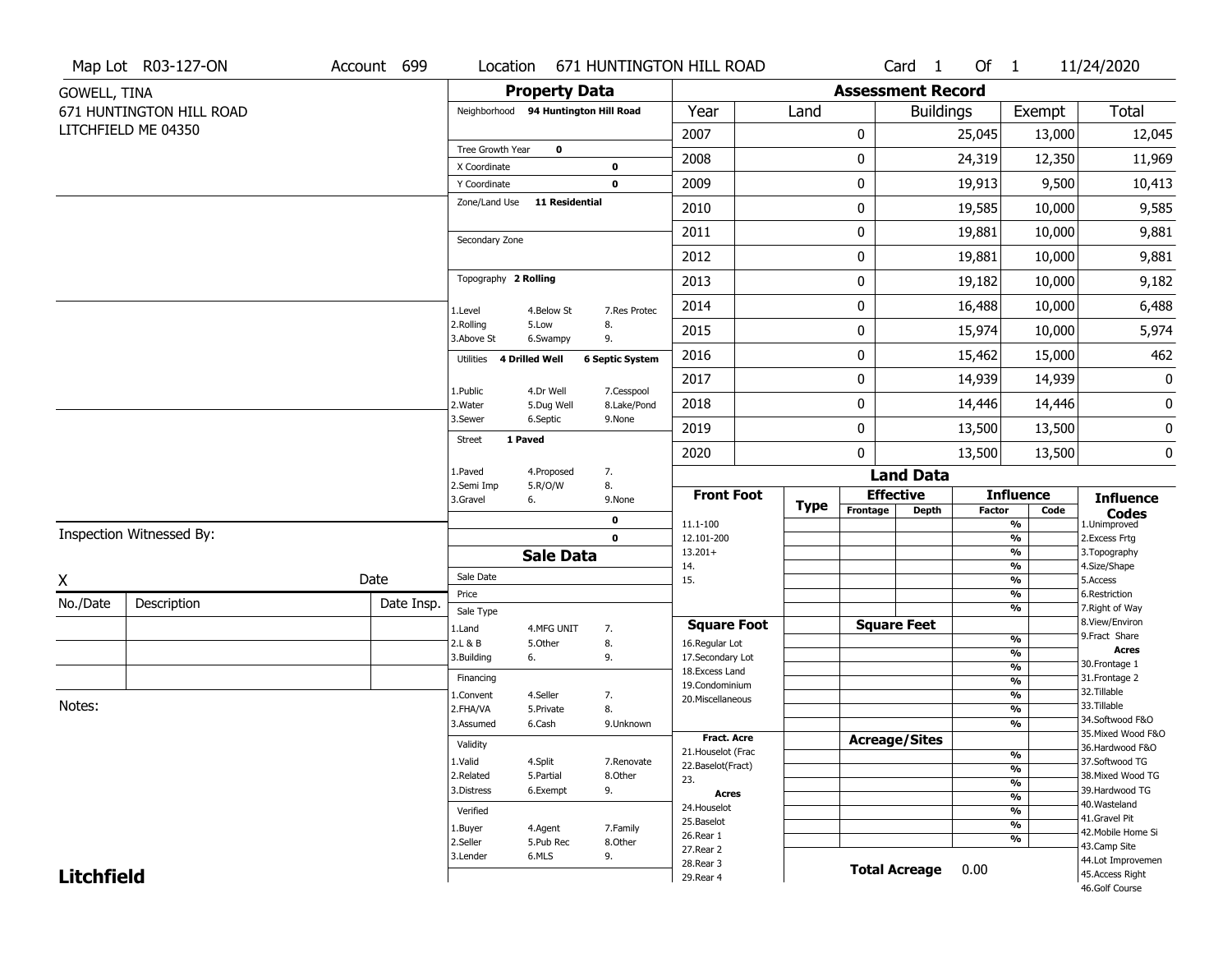|                       |                    |                                                   |                           |                  |                                       |             |                       |                               |                           | <b>Litchfield</b>                    |                          |      |           |                |                      |            |
|-----------------------|--------------------|---------------------------------------------------|---------------------------|------------------|---------------------------------------|-------------|-----------------------|-------------------------------|---------------------------|--------------------------------------|--------------------------|------|-----------|----------------|----------------------|------------|
|                       | Map Lot R03-127-ON |                                                   |                           |                  |                                       | Account 699 |                       | Location                      |                           |                                      | 671 HUNTINGTON HILL ROAD |      | Card      | $\overline{1}$ | Of<br>$\overline{1}$ | 11/24/2020 |
| <b>Building Style</b> |                    |                                                   | <b>SF Bsmt Living</b>     |                  |                                       |             |                       | Layout                        |                           |                                      |                          |      |           |                |                      |            |
| 0.Uncoded             | 4.Cape             | 8.Log                                             | Fin Bsmt Grade            |                  |                                       |             |                       | 1. Typical                    | 4.                        | 7.                                   |                          |      |           | 10.0'          | <b>SHED</b>          |            |
| 1.Conv.               | 5.Garrison         | 9.Other                                           |                           | OPEN-5-CUSTOMIZE |                                       |             |                       | 2.Inadeq                      | 5.                        | 8.                                   |                          | 14.0 |           | 10.0"          |                      |            |
| 2.Ranch               | 6.Split            | 10.Tri-Lev                                        | <b>Heat Type</b>          | 100%             |                                       |             |                       | 3.                            | 6.                        | 9.                                   |                          |      |           |                | SV \$300             |            |
| 3.R Ranch             | 7.Contemp          | 11.Earth O                                        | 0.Uncoded                 |                  | 4.Steam                               |             | 8.Fl/Wall             | Attic                         |                           |                                      |                          |      |           |                |                      |            |
| <b>Dwelling Units</b> |                    |                                                   | 1.HWBB                    |                  | 5.FWA                                 |             | 9.No Heat             | 1.1/4 Fin                     | 4.Full Fin                | 7.                                   |                          |      |           |                |                      |            |
| Other Units           |                    |                                                   | 2.HWCI                    |                  | 6.GravWA                              |             | 10.Radiant            | 2.1/2 Fin                     | 5.Fl/Stair                | 8.                                   |                          | MH   |           |                |                      |            |
| <b>Stories</b>        |                    |                                                   | 3.H Pump                  |                  | 7.Electric                            |             | 11.Radiant            | 3.3/4 Fin                     | 6.                        | 9.None                               |                          |      |           |                |                      |            |
| 1.1<br>2.2            | 4.1.5<br>5.1.75    | 7.1.25<br>8.3.5                                   | Cool Type                 | 0%               | 4.W&C Air                             |             | 7.RadHW               | Insulation<br>1.Full          | 4.Minimal                 | 7.                                   |                          |      | 12.0'     |                |                      |            |
| 3.3                   | 6.2.5              | 9.4                                               | 1.Refrig<br>2.Evapor      |                  | 5.Monitor-                            | 8.          |                       | 2.Heavy                       | 5.Partial                 | 8.                                   |                          |      |           |                |                      |            |
| <b>Exterior Walls</b> |                    |                                                   | 3.H Pump                  |                  | 6.Monitor-                            |             | 9.None                | 3.Capped                      | 6.                        | 9.None                               |                          |      | 16.0      |                |                      |            |
| 0.Uncoded             | 4.Asbestos         | 8.Concrete                                        | Kitchen Style             |                  |                                       |             |                       | Unfinished %                  |                           |                                      |                          |      | <b>WD</b> |                |                      |            |
| 1.Wd Clapb            | 5.Stucco           | 9.Other                                           | 1.Modern                  |                  | 4.Obsolete                            | 7.          |                       | Grade & Factor                |                           |                                      |                          |      |           |                |                      |            |
| 2.Vinyl               | 6.Brick            | 10.Wd shin                                        | 2. Typical                |                  | 5.                                    | 8.          |                       | 1.E Grade                     | 4.B Grade                 | 7.AAA Grad                           |                          |      |           |                |                      |            |
| 3.Compos.             | 7.Stone            | 11.T1-11                                          | 3.Old Type                |                  | 6.                                    |             | 9.None                | 2.D Grade                     | 5.A Grade                 | 8.M&S                                |                          | 68.0 |           |                |                      |            |
| Roof Surface          |                    |                                                   | Bath(s) Style             |                  |                                       |             |                       | 3.C Grade                     | 6.AA Grade                | 9.Same                               |                          |      |           |                |                      |            |
| 1.Asphalt             | 4.Composit         | 7.Rolled R                                        | 1.Modern                  |                  | 4.Obsolete                            | 7.          |                       | SQFT (Footprint)              |                           |                                      |                          |      |           |                |                      |            |
| 2.Slate               | 5.Wood             | 8.                                                | 2. Typical                |                  | 5.                                    | 8.          |                       | Condition                     |                           |                                      |                          |      |           |                |                      |            |
| 3.Metal               | 6.Other            | 9.                                                | 3.Old Type                |                  | 6.                                    |             | 9.None                | 1.Poor                        | 4.Avg                     | 7.V G                                |                          |      |           |                |                      |            |
| SF Masonry Trim       |                    |                                                   | # Rooms                   |                  |                                       |             |                       | 2.Fair                        | $5.Avg+$                  | 8.Exc                                |                          |      |           |                |                      |            |
| OPEN-3-CUSTOM         |                    |                                                   | # Bedrooms                |                  |                                       |             |                       | $3.$ Avg-                     | 6.Good                    | 9.Same                               |                          |      |           |                |                      |            |
| OPEN-4-CUSTOM         |                    |                                                   | # Full Baths              |                  |                                       |             |                       | Phys. % Good                  |                           |                                      |                          |      |           |                |                      |            |
| Year Built            |                    |                                                   | # Half Baths              |                  |                                       |             |                       | Funct. % Good                 |                           |                                      |                          |      |           |                |                      |            |
| Year Remodeled        |                    |                                                   | # Addn Fixtures           |                  |                                       |             |                       | Functional Code               |                           |                                      |                          |      |           |                |                      |            |
| Foundation            |                    |                                                   | # Fireplaces              |                  |                                       |             |                       | 1.Incomp                      | 4.Delap                   | 7.No Power                           |                          |      |           |                |                      |            |
| 1.Concrete            | 4.Wood             | 7.                                                |                           |                  |                                       |             |                       | 2.O-Built                     | 5.Bsmt                    | 8.LongTerm                           |                          |      |           |                |                      |            |
| 2.C Block             | 5.Slab             | 8.                                                |                           |                  |                                       |             |                       | 3.Damage                      | 6.Common                  | 9.None                               |                          |      |           |                |                      |            |
| 3.Br/Stone            | 6.Piers            | 9.                                                |                           |                  |                                       |             |                       | Econ. % Good<br>Economic Code |                           |                                      |                          |      |           |                |                      |            |
| Basement<br>1.1/4 Bmt | 4.Full Bmt         | 7.                                                |                           |                  |                                       |             |                       | 0.None                        | 3.No Power                | 9.None                               |                          |      |           |                |                      |            |
| 2.1/2 Bmt             | 5.Crawl Sp         | 8.                                                |                           |                  |                                       |             |                       | 1.Location                    | 4.Generate                | 8.                                   |                          |      |           |                |                      |            |
| 3.3/4 Bmt             | 6.                 | 9.None                                            |                           |                  |                                       |             |                       | 2.Encroach                    | 5.Multi-Fa                | 9.                                   |                          |      |           |                |                      |            |
| Bsmt Gar # Cars       |                    |                                                   |                           |                  |                                       |             | Software              | Entrance Code                 | <b>3 Information Only</b> |                                      |                          |      |           |                |                      |            |
| Wet Basement          |                    |                                                   |                           |                  | A Division of Harris Computer Systems |             |                       | 1.Interior                    | 4.Vacant                  | 7.                                   |                          |      |           |                |                      |            |
| 1.Dry                 | 4.Dirt Flr         | 7.                                                |                           |                  |                                       |             |                       | 2.Refusal                     | 5.Estimate                | 8.                                   |                          |      |           |                |                      |            |
| 2.Damp                | 5.                 | 8.                                                |                           |                  |                                       |             |                       | 3.Informed                    | 6.Existing                | 9.                                   |                          |      |           |                |                      |            |
| 3.Wet                 | 6.                 | 9.                                                |                           |                  |                                       |             |                       |                               | Information Code 3 Tenant |                                      |                          |      |           |                |                      |            |
|                       |                    |                                                   |                           |                  |                                       |             |                       | 1.0wner                       | 4.Agent                   | 7.Vacant                             |                          |      |           |                |                      |            |
|                       |                    |                                                   |                           |                  |                                       |             |                       | 2.Relative                    | 5.Estimate                | 8.                                   |                          |      |           |                |                      |            |
|                       |                    |                                                   | Date Inspected 10/08/2018 |                  |                                       |             |                       | 3.Tenant                      | 6.Other                   | 9.                                   |                          |      |           |                |                      |            |
|                       |                    | <b>Additions, Outbuildings &amp; Improvements</b> |                           |                  |                                       |             |                       |                               |                           | 1.One Story Fram                     |                          |      |           |                |                      |            |
| Type                  |                    | Year                                              | Units                     | Grade            | Cond                                  | Phys.       | Funct.                | Sound Value                   |                           | 2. Two Story Fram                    |                          |      |           |                |                      |            |
| 998 14 MFG UNIT       |                    | 1998                                              | 14x68                     | 3 100            | 3                                     | 0           | $%100$ %              |                               |                           | 3. Three Story Fr<br>4.1 & 1/2 Story |                          |      |           |                |                      |            |
| 68 Wood Deck/s        |                    | 0                                                 | 192                       | 00               | 0                                     | 0           | % 0<br>%              |                               |                           | 5.1 & 3/4 Story                      |                          |      |           |                |                      |            |
| 24 Frame Shed         |                    | 10                                                |                           |                  |                                       |             | %                     | $\frac{9}{6}$ 300             |                           | 6.2 & 1/2 Story                      |                          |      |           |                |                      |            |
|                       |                    |                                                   |                           |                  |                                       |             | $\%$<br>$\frac{1}{2}$ |                               |                           | 21. Open Frame Por                   |                          |      |           |                |                      |            |
|                       |                    |                                                   |                           |                  |                                       |             | $\frac{0}{6}$         |                               |                           | 22.Encl Frame Por                    |                          |      |           |                |                      |            |
|                       |                    |                                                   |                           |                  |                                       |             | $\%$                  |                               |                           | 23. Frame Garage                     |                          |      |           |                |                      |            |
|                       |                    |                                                   |                           |                  |                                       |             | $\frac{1}{2}$<br>$\%$ |                               |                           | 24.Frame Shed                        |                          |      |           |                |                      |            |
|                       |                    |                                                   |                           |                  |                                       |             | $\frac{1}{2}$<br>$\%$ |                               |                           | 25. Frame Bay Wind                   |                          |      |           |                |                      |            |
|                       |                    |                                                   |                           |                  |                                       |             | $\%$<br>$\%$          |                               |                           | 26.1SFr Overhang                     |                          |      |           |                |                      |            |
|                       |                    |                                                   |                           |                  |                                       |             | $\frac{1}{2}$<br>%    |                               |                           | 27. Unfin Basement                   |                          |      |           |                |                      |            |
|                       |                    |                                                   |                           |                  |                                       |             | $\sqrt{6}$            |                               |                           | 28. Unfinished Att                   |                          |      |           |                |                      |            |
|                       |                    |                                                   |                           |                  |                                       |             | $\%$                  |                               |                           | 29. Finished Attic                   |                          |      |           |                |                      |            |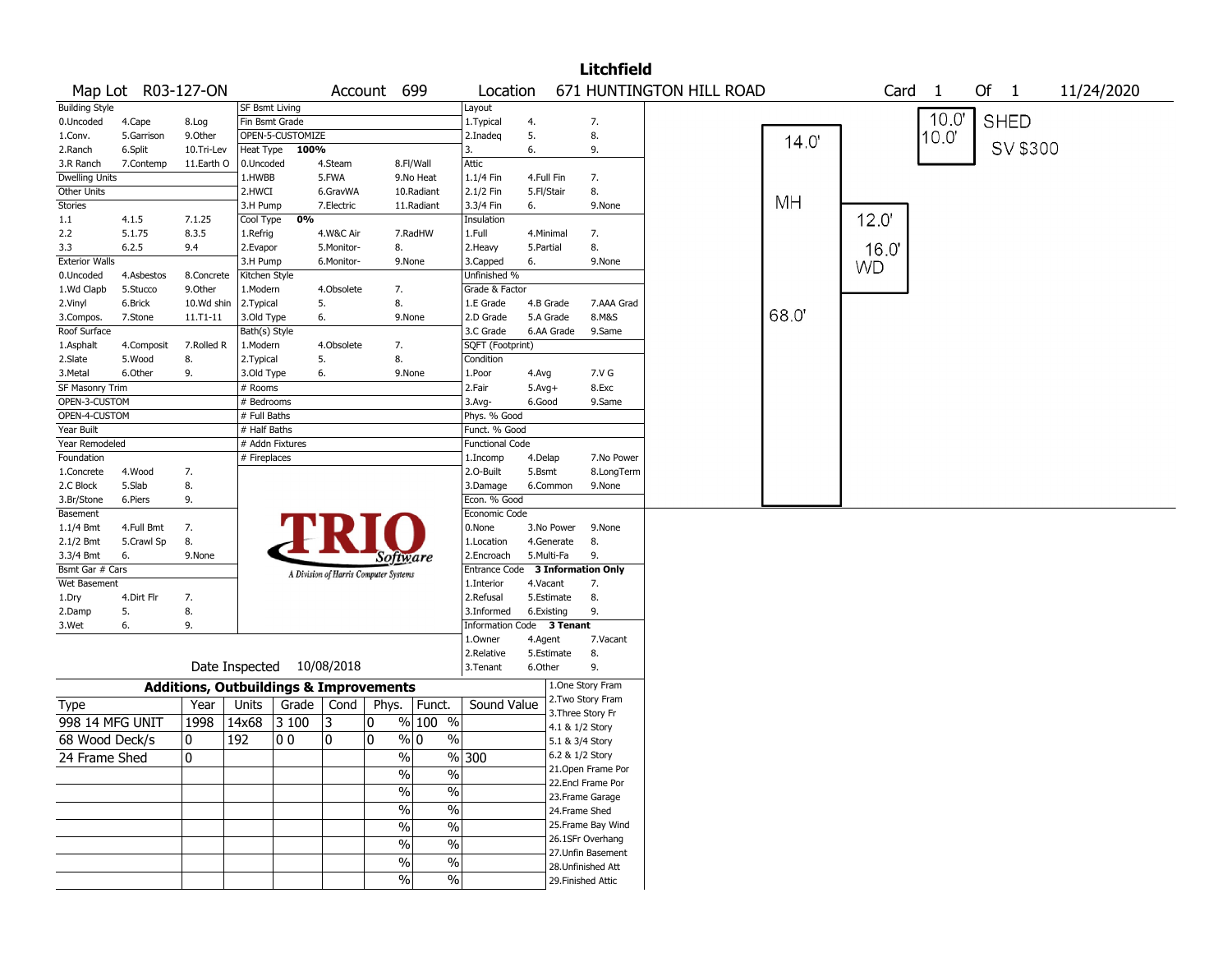|                                     | Map Lot R03-128                 | Account 745 | Location                     |                                      |                        | <b>633 HUNTINGTON HILL ROAD</b>   |                                    |                          | Card <sub>1</sub>    | Of $1$        |                                            | 11/24/2020                           |
|-------------------------------------|---------------------------------|-------------|------------------------------|--------------------------------------|------------------------|-----------------------------------|------------------------------------|--------------------------|----------------------|---------------|--------------------------------------------|--------------------------------------|
| BEAULIEU, JASON R                   |                                 |             |                              | <b>Property Data</b>                 |                        |                                   |                                    | <b>Assessment Record</b> |                      |               |                                            |                                      |
|                                     | <b>61 PEASANT POND LANE</b>     |             |                              | Neighborhood 94 Huntington Hill Road |                        | Year                              | Land                               |                          | <b>Buildings</b>     |               | Exempt                                     | Total                                |
|                                     | LITCHFIELD ME 04350             |             |                              |                                      |                        | 2007                              |                                    | 78,100                   |                      | 97,256        | 0                                          | 175,356                              |
|                                     |                                 |             | Tree Growth Year             | $\mathbf 0$                          |                        | 2008                              |                                    | 78,100                   |                      | 96,184        | 0                                          | 174,284                              |
|                                     |                                 |             | X Coordinate<br>Y Coordinate |                                      | 0<br>$\mathbf 0$       | 2009                              |                                    | 67,000                   |                      | 137,741       | 0                                          | 204,741                              |
| B13481P292<br><b>Previous Owner</b> |                                 |             | Zone/Land Use                | <b>11 Residential</b>                |                        |                                   |                                    |                          |                      |               |                                            |                                      |
|                                     | US BANK TRUST NA - TRUSTEE      |             |                              |                                      |                        | 2010                              |                                    | 67,000                   |                      | 91,640        | 0                                          | 158,640                              |
|                                     | LSF9 MASTER PARTICIPATION TRUST |             | Secondary Zone               |                                      |                        | 2011                              |                                    | 67,000                   |                      | 67,663        | 0                                          | 134,663                              |
|                                     | 13801 WIRELESS WAY              |             |                              |                                      |                        | 2012                              |                                    | 67,000                   |                      | 67,663        | 0                                          | 134,663                              |
|                                     | OKLAHOMA CITY OK 73134          |             | Topography 2 Rolling         |                                      |                        | 2013                              |                                    | 67,000                   |                      | 67,495        | 0                                          | 134,495                              |
| Previous Owner                      | Sale Date: 2/20/2020            |             | 1.Level                      | 4.Below St                           | 7.Res Protec           | 2014                              |                                    | 67,000                   |                      | 67,366        | 0                                          | 134,366                              |
|                                     | MOSHER, CHRISTOPHER L           |             | 2.Rolling<br>3.Above St      | 5.Low<br>6.Swampy                    | 8.<br>9.               | 2015                              |                                    | 67,000                   |                      | 67,327        | 0                                          | 134,327                              |
|                                     | 633 HUNTINGTON HILL ROAD        |             | Utilities                    | 4 Drilled Well                       | <b>6 Septic System</b> | 2016                              |                                    | 67,000                   |                      | 67,199        | 0                                          | 134,199                              |
|                                     | LITCHFIELD ME 04350             |             | 1.Public                     | 4.Dr Well                            | 7.Cesspool             | 2017                              |                                    | 67,000                   |                      | 67,032        | 0                                          | 134,032                              |
|                                     | Sale Date: 3/31/2019            |             | 2. Water                     | 5.Dug Well                           | 8.Lake/Pond            | 2018                              |                                    | 67,000                   |                      | 67,032        | 0                                          | 134,032                              |
|                                     |                                 |             | 3.Sewer                      | 6.Septic                             | 9.None                 | 2019                              |                                    | 72,000                   |                      | 55,700        | 0                                          | 127,700                              |
|                                     |                                 |             | <b>Street</b>                | 1 Paved                              |                        | 2020                              |                                    | 72,000                   |                      | 55,700        | 0                                          | 127,700                              |
|                                     |                                 |             | 1.Paved                      | 4.Proposed                           | 7.                     |                                   |                                    |                          | <b>Land Data</b>     |               |                                            |                                      |
|                                     |                                 |             | 2.Semi Imp<br>3.Gravel       | 5.R/O/W<br>6.                        | 8.<br>9.None           | <b>Front Foot</b>                 | <b>Type</b>                        | Frontage                 | <b>Effective</b>     | <b>Factor</b> | <b>Influence</b><br>Code                   | <b>Influence</b>                     |
|                                     |                                 |             |                              |                                      | 0                      | 11.1-100                          |                                    |                          | <b>Depth</b>         |               | %                                          | <b>Codes</b><br>1.Unimproved         |
|                                     | Inspection Witnessed By:        |             |                              |                                      | $\mathbf 0$            | 12.101-200                        |                                    |                          |                      |               | %                                          | 2. Excess Frtg                       |
|                                     |                                 |             |                              | <b>Sale Data</b>                     |                        | $13.201+$<br>14.                  |                                    |                          |                      |               | %<br>$\frac{9}{6}$                         | 3. Topography<br>4.Size/Shape        |
| X                                   |                                 | Date        | Sale Date                    |                                      | 2/20/2020              | 15.                               |                                    |                          |                      |               | %                                          | 5.Access                             |
| No./Date                            | Description                     | Date Insp.  | Price<br>Sale Type           | 2 Land & Buildings                   | 93,000                 |                                   |                                    |                          |                      |               | $\frac{9}{6}$<br>%                         | 6.Restriction<br>7. Right of Way     |
|                                     |                                 |             | 1.Land                       | 4.MFG UNIT                           | 7.                     | <b>Square Foot</b>                |                                    |                          | <b>Square Feet</b>   |               |                                            | 8.View/Environ                       |
|                                     |                                 |             | 2.L & B                      | 5.Other                              | 8.                     | 16.Regular Lot                    |                                    |                          |                      |               | $\frac{9}{6}$                              | 9. Fract Share<br><b>Acres</b>       |
|                                     |                                 |             | 3.Building                   | 6.                                   | 9.                     | 17.Secondary Lot                  |                                    |                          |                      |               | %<br>$\frac{9}{6}$                         | 30. Frontage 1                       |
|                                     |                                 |             | Financing                    | 9 Unknown                            |                        | 18. Excess Land<br>19.Condominium |                                    |                          |                      |               | $\frac{9}{6}$                              | 31. Frontage 2                       |
|                                     |                                 |             | 1.Convent                    | 4.Seller                             | 7.                     | 20.Miscellaneous                  |                                    |                          |                      |               | $\frac{9}{6}$                              | 32. Tillable                         |
| Notes:                              |                                 |             | 2.FHA/VA                     | 5.Private                            | 8.                     |                                   |                                    |                          |                      |               | $\frac{9}{6}$                              | 33.Tillable<br>34.Softwood F&O       |
|                                     |                                 |             | 3.Assumed                    | 6.Cash                               | 9.Unknown              |                                   |                                    |                          |                      |               | $\%$                                       | 35. Mixed Wood F&O                   |
|                                     |                                 |             | Validity                     | 8 Other Non Valid                    |                        | Fract. Acre<br>21. Houselot (Frac |                                    | <b>Acreage/Sites</b>     |                      |               |                                            | 36.Hardwood F&O                      |
|                                     |                                 |             | 1.Valid                      | 4.Split                              | 7.Renovate             | 22.Baselot(Fract)                 | 24                                 |                          | 1.00                 | 100           | %<br>0                                     | 37.Softwood TG                       |
|                                     |                                 |             | 2.Related                    | 5.Partial                            | 8.Other                | 23.                               | $\overline{26}$<br>$\overline{27}$ |                          | 5.00<br>10.00        | 100<br>100    | $\overline{0}$<br>%<br>$\overline{0}$<br>% | 38. Mixed Wood TG                    |
|                                     |                                 |             | 3.Distress                   | 6.Exempt                             | 9.                     | Acres                             | $\overline{28}$                    |                          | 9.00                 | 100           | %<br>$\mathbf{0}$                          | 39.Hardwood TG                       |
|                                     |                                 |             | Verified                     | <b>5 Public Record</b>               |                        | 24. Houselot                      | 44                                 |                          | 1.00                 | 100           | %<br>$\mathbf 0$                           | 40. Wasteland                        |
|                                     |                                 |             | 1.Buyer                      | 4.Agent                              | 7.Family               | 25.Baselot                        |                                    |                          |                      |               | %                                          | 41.Gravel Pit                        |
|                                     |                                 |             | 2.Seller                     |                                      | 8.Other                | 26.Rear 1                         |                                    |                          |                      |               | %                                          | 42. Mobile Home Si<br>43.Camp Site   |
|                                     |                                 |             |                              | 5.Pub Rec                            |                        |                                   |                                    |                          |                      |               |                                            |                                      |
|                                     |                                 |             | 3.Lender                     | 6.MLS                                | 9.                     | 27.Rear 2                         |                                    |                          |                      |               |                                            |                                      |
| <b>Litchfield</b>                   |                                 |             |                              |                                      |                        | 28.Rear 3<br>29. Rear 4           |                                    |                          | <b>Total Acreage</b> | 25.00         |                                            | 44.Lot Improvemen<br>45.Access Right |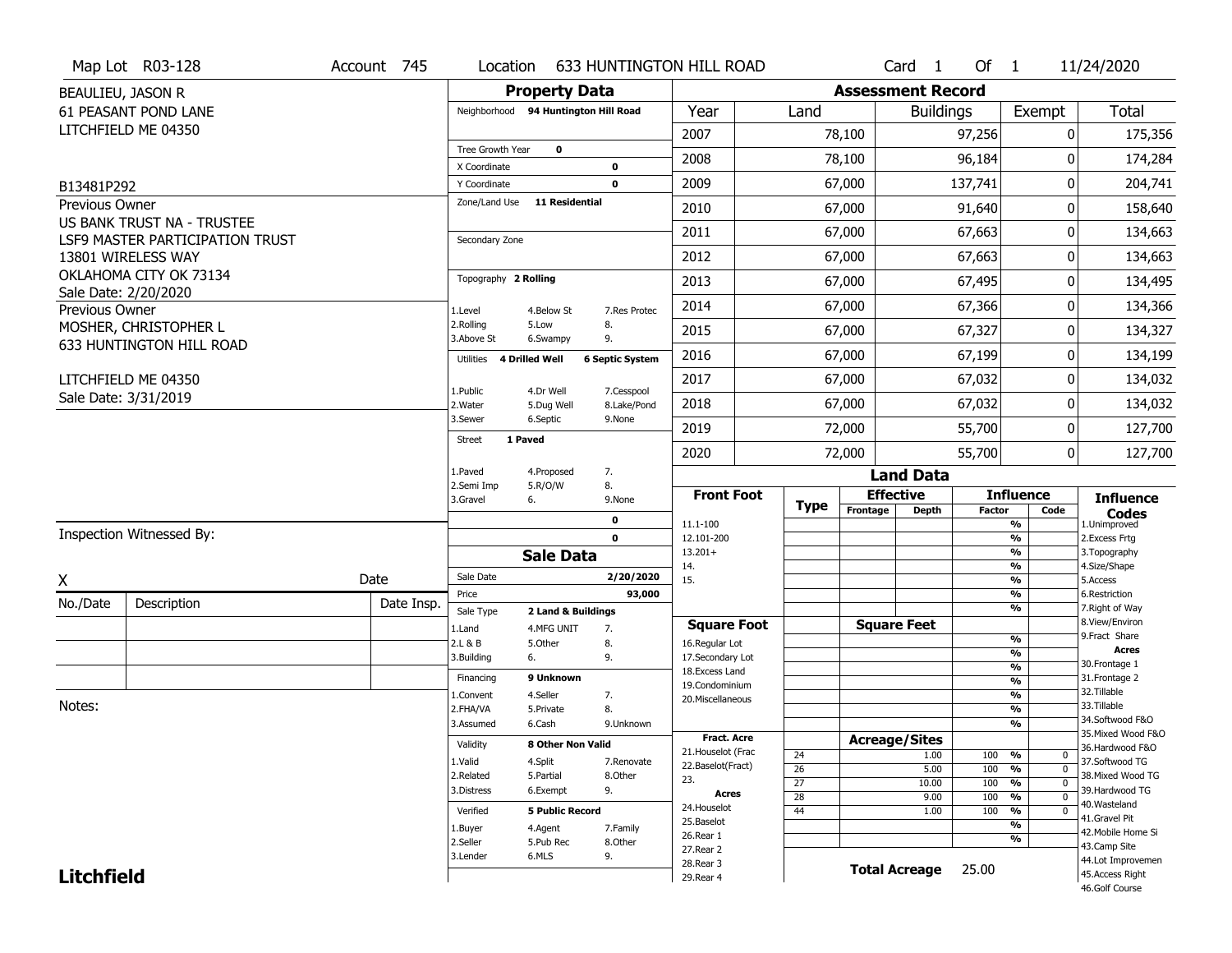|                       |                               |            |                                                   |                  |                                       |                     |                          |                                   |            |             | <b>Litchfield</b>  |                          |       |              |      |       |       |                |                |            |
|-----------------------|-------------------------------|------------|---------------------------------------------------|------------------|---------------------------------------|---------------------|--------------------------|-----------------------------------|------------|-------------|--------------------|--------------------------|-------|--------------|------|-------|-------|----------------|----------------|------------|
|                       | Map Lot R03-128               |            |                                                   |                  |                                       | Account 745         |                          | Location                          |            |             |                    | 633 HUNTINGTON HILL ROAD |       |              |      | Card  | - 1   | Of             | $\overline{1}$ | 11/24/2020 |
|                       | Building Style 1 Conventional |            | SF Bsmt Living                                    |                  | 0                                     |                     |                          | Layout                            | 1 Typical  |             |                    |                          |       |              |      |       |       |                |                |            |
| 0.Uncoded             | 4.Cape                        | 8.Log      | Fin Bsmt Grade                                    |                  | 0 <sub>0</sub>                        |                     |                          | 1.Typical                         | 4.         |             | 7.                 |                          |       |              |      |       | 6.0'  | $30.0^{\circ}$ | OP             |            |
| 1.Conv.               | 5.Garrison                    | 9.Other    |                                                   | OPEN-5-CUSTOMIZE | 0                                     |                     |                          | 2.Inadeq                          | 5.         |             | 8.                 |                          |       |              |      |       |       |                |                |            |
| 2.Ranch               | 6.Split                       | 10.Tri-Lev | Heat Type                                         | 100%             |                                       | 12 Monitor-Fuel Oil |                          | 3.                                | 6.         |             | 9.                 |                          |       | <b>WD/WD</b> |      | 10.0' |       | 30.0'          |                |            |
| 3.R Ranch             | 7.Contemp                     | 11.Earth O | 0.Uncoded                                         |                  | 4.Steam                               |                     | 8.Fl/Wall                | Attic                             | 9 None     |             |                    |                          |       |              |      |       |       |                |                |            |
| Dwelling Units 1      |                               |            | 1.HWBB                                            |                  | 5.FWA                                 |                     | 9.No Heat                | 1.1/4 Fin                         | 4.Full Fin |             | 7.                 |                          |       |              |      |       |       |                | 1 3/4sFr/SL    |            |
| Other Units           | 0                             |            | 2.HWCI                                            |                  | 6.GravWA                              |                     | 10.Radiant               | 2.1/2 Fin                         | 5.Fl/Stair |             | 8.                 |                          |       |              |      | 8.0   | 24.0' |                |                |            |
| Stories               | 5 One & 3/4 Story             |            | 3.H Pump                                          |                  | 7.Electric                            |                     | 11.Radiant               | 3.3/4 Fin                         | 6.         |             | 9.None             |                          |       |              | 16.0 | 10.0" |       |                |                |            |
| 1.1                   | 4.1.5                         | 7.1.25     | Cool Type                                         | 0%               | 9 None                                |                     |                          | Insulation                        | 1 Full     |             |                    |                          |       |              |      |       |       |                |                |            |
| 2.2                   | 5.1.75                        | 8.3.5      | 1.Refrig                                          |                  | 4.W&C Air                             |                     | 7.RadHW                  | 1.Full                            | 4.Minimal  |             | 7.                 |                          |       |              |      |       |       |                |                |            |
| 3.3                   | 6.2.5                         | 9.4        | 2.Evapor                                          |                  | 5.Monitor-                            | 8.                  |                          | 2.Heavy                           | 5.Partial  |             | 8.                 |                          |       |              |      |       |       |                |                |            |
| <b>Exterior Walls</b> | 10 Wood Shingle               |            | 3.H Pump                                          |                  | 6.Monitor-                            |                     | 9.None                   | 3.Capped                          | 6.         |             | 9.None             |                          |       |              |      |       |       |                |                |            |
| 0.Uncoded             | 4.Asbestos                    | 8.Concrete | Kitchen Style                                     |                  | 2 Typical                             |                     |                          | Unfinished %                      | 0%         |             |                    |                          |       |              |      |       |       |                |                |            |
| 1.Wd Clapb            | 5.Stucco                      | 9.0ther    | 1.Modern                                          |                  | 4.Obsolete                            | 7.                  |                          | Grade & Factor                    |            | 2 Fair 110% |                    |                          |       |              |      |       |       |                |                |            |
| 2.Vinyl               | 6.Brick                       | 10.Wd shin | 2. Typical                                        |                  | 5.                                    | 8.                  |                          | 1.E Grade                         |            | 4.B Grade   | 7.AAA Grad         |                          |       |              |      |       |       |                |                |            |
| 3.Compos.             | 7.Stone                       | 11.T1-11   | 3.Old Type                                        |                  | 6.                                    |                     | 9.None                   | 2.D Grade                         |            | 5.A Grade   | 8.M&S              |                          |       |              |      |       |       |                |                |            |
| Roof Surface          | 1 Asphalt Shingles            |            | Bath(s) Style                                     |                  |                                       | 2 Typical Bath(s)   |                          | 3.C Grade                         |            | 6.AA Grade  | 9.Same             |                          |       | 24.0'        |      |       |       |                |                |            |
| 1.Asphalt             | 4.Composit                    | 7.Rolled R | 1.Modern                                          |                  | 4.Obsolete                            | 7.                  |                          | SQFT (Footprint) 720              |            |             |                    |                          |       |              |      |       |       |                |                |            |
| 2.Slate               | 5.Wood                        | 8.         | 2. Typical                                        |                  | 5.                                    | 8.                  |                          | Condition                         | 2 Fair     |             |                    |                          |       | 11/2sGarage  |      |       |       |                |                |            |
| 3.Metal               | 6.Other                       | 9.         | 3.Old Type                                        |                  | 6.                                    |                     | 9.None                   | 1.Poor                            | 4.Avg      |             | 7.V G              |                          |       |              |      |       |       |                |                |            |
| SF Masonry Trim 0     |                               |            | # Rooms                                           |                  | $\mathbf{z}$                          |                     |                          | 2.Fair                            | $5.Avg+$   |             | 8.Exc              |                          | 24.0' |              |      |       |       |                |                |            |
| OPEN-3-CUSTOM 0       |                               |            | Bedrooms                                          |                  | 5                                     |                     |                          | 3.Avg-                            | 6.Good     |             | 9.Same             |                          |       |              |      |       |       |                |                |            |
| OPEN-4-CUSTOM 0       |                               |            | # Full Baths                                      |                  | 1                                     |                     |                          | Phys. % Good                      |            | 0%          |                    |                          |       |              |      |       |       |                |                |            |
| Year Built            | 1950                          |            | # Half Baths                                      |                  | 0                                     |                     |                          | Funct. % Good                     |            | 100%        |                    |                          |       |              |      |       |       |                |                |            |
| Year Remodeled 0      |                               |            | # Addn Fixtures                                   |                  | $\mathbf 0$                           |                     |                          | <b>Functional Code</b>            |            | 9 None      |                    |                          |       |              |      |       |       |                |                |            |
| Foundation            | 5 Concrete Slab               |            | # Fireplaces                                      |                  | 0                                     |                     |                          | 1.Incomp                          | 4.Delap    |             | 7.No Power         |                          |       | 24.0         |      |       |       |                |                |            |
| 1.Concrete            | 4.Wood                        | 7.         |                                                   |                  |                                       |                     |                          | 2.O-Built                         | 5.Bsmt     |             | 8.LongTerm         |                          | 12.0' | CANOPY       |      |       |       |                |                |            |
| 2.C Block             | 5.Slab                        | 8.         |                                                   |                  |                                       |                     |                          | 3.Damage                          |            | 6.Common    | 9.None             |                          |       |              |      |       |       |                |                |            |
| 3.Br/Stone            | 6.Piers                       | 9.         |                                                   |                  |                                       |                     |                          | Econ. % Good                      |            | 100%        |                    |                          |       |              |      |       |       |                |                |            |
| Basement              | 9 No Basement                 |            |                                                   |                  |                                       |                     |                          | Economic Code None                |            |             |                    |                          |       |              |      |       |       |                |                |            |
| 1.1/4 Bmt             | 4.Full Bmt                    | 7.         |                                                   |                  |                                       |                     |                          | 0.None                            |            | 3.No Power  | 9.None             |                          |       |              |      |       |       |                |                |            |
| $2.1/2$ Bmt           | 5.Crawl Sp                    | 8.         |                                                   |                  |                                       |                     |                          | 1.Location                        |            | 4.Generate  | 8.                 |                          |       |              |      |       |       |                |                |            |
| 3.3/4 Bmt             | 6.                            | 9.None     |                                                   |                  |                                       | Software            |                          | 2.Encroach                        |            | 5.Multi-Fa  | 9.                 |                          |       |              |      |       |       |                |                |            |
| Bsmt Gar # Cars 0     |                               |            |                                                   |                  | A Division of Harris Computer Systems |                     |                          | Entrance Code 4 Note left to Insp |            |             |                    |                          |       |              |      |       |       |                |                |            |
| Wet Basement          | 9 No Basement                 |            |                                                   |                  |                                       |                     |                          | 1.Interior                        | 4.Vacant   |             | 7.                 |                          |       |              |      |       |       |                |                |            |
| 1.Dry                 | 4.Dirt Flr                    | 7.         |                                                   |                  |                                       |                     |                          | 2.Refusal                         |            | 5.Estimate  | 8.                 |                          |       |              |      |       |       |                |                |            |
| 2.Damp                | 5.                            | 8.         |                                                   |                  |                                       |                     |                          | 3.Informed                        | 6.Existing |             | 9.                 |                          |       |              |      |       |       |                |                |            |
| 3.Wet                 | 6.                            | 9.         |                                                   |                  |                                       |                     |                          | Information Code 5 Estimate       |            |             |                    |                          |       |              |      |       |       |                |                |            |
|                       |                               |            |                                                   |                  |                                       |                     |                          | 1.Owner                           | 4.Agent    |             | 7.Vacant           |                          |       |              |      |       |       |                |                |            |
|                       |                               |            |                                                   |                  |                                       |                     |                          | 2.Relative                        |            | 5.Estimate  | 8.                 |                          |       |              |      |       |       |                |                |            |
|                       |                               |            | Date Inspected 10/08/2018                         |                  |                                       |                     |                          | 3.Tenant                          | 6.Other    |             | 9.                 |                          |       |              |      |       |       |                |                |            |
|                       |                               |            | <b>Additions, Outbuildings &amp; Improvements</b> |                  |                                       |                     |                          |                                   |            |             | 1.One Story Fram   |                          |       |              |      |       |       |                |                |            |
| Type                  |                               | Year       | Units                                             | Grade            | Cond                                  | Phys.               | Funct.                   | Sound Value                       |            |             | 2. Two Story Fram  |                          |       |              |      |       |       |                |                |            |
| 21 Open Frame         |                               | 0          | 180                                               | 3 100            | 13                                    | 0                   | $%100$ %                 |                                   |            |             | 3. Three Story Fr  |                          |       |              |      |       |       |                |                |            |
|                       |                               |            |                                                   |                  |                                       |                     | $%100$ %                 |                                   |            |             | 4.1 & 1/2 Story    |                          |       |              |      |       |       |                |                |            |
| 68 Wood Deck/s        |                               | 0          | 160                                               | 3 100            | 4                                     | 0                   |                          |                                   |            |             | 5.1 & 3/4 Story    |                          |       |              |      |       |       |                |                |            |
| 68 Wood Deck/s        |                               | 0          | $\overline{80}$                                   | 3100             | $\overline{14}$                       | 0                   | % 100 %                  |                                   |            |             | 6.2 & 1/2 Story    |                          |       |              |      |       |       |                |                |            |
| 73 1 1/2s Garage      |                               | 1995       | 576                                               | 2 100            | 2                                     | 10                  | % 100 %                  |                                   |            |             | 21.Open Frame Por  |                          |       |              |      |       |       |                |                |            |
| 61 Canopy/s           |                               | 1995       | 288                                               | 2 100            | 12                                    | 10                  | $\frac{9}{6}$ 75<br>$\%$ |                                   |            |             | 22.Encl Frame Por  |                          |       |              |      |       |       |                |                |            |
|                       |                               |            |                                                   |                  |                                       |                     |                          |                                   |            |             | 23. Frame Garage   |                          |       |              |      |       |       |                |                |            |
|                       |                               |            |                                                   |                  |                                       | $\%$                | $\%$                     |                                   |            |             | 24.Frame Shed      |                          |       |              |      |       |       |                |                |            |
|                       |                               |            |                                                   |                  |                                       | $\%$                | $\%$                     |                                   |            |             | 25. Frame Bay Wind |                          |       |              |      |       |       |                |                |            |
|                       |                               |            |                                                   |                  |                                       | $\%$                | $\overline{\frac{0}{6}}$ |                                   |            |             | 26.1SFr Overhang   |                          |       |              |      |       |       |                |                |            |
|                       |                               |            |                                                   |                  |                                       | $\%$                | $\%$                     |                                   |            |             | 27.Unfin Basement  |                          |       |              |      |       |       |                |                |            |
|                       |                               |            |                                                   |                  |                                       |                     |                          |                                   |            |             | 28.Unfinished Att  |                          |       |              |      |       |       |                |                |            |
|                       |                               |            |                                                   |                  |                                       | %                   | $\%$                     |                                   |            |             | 29. Finished Attic |                          |       |              |      |       |       |                |                |            |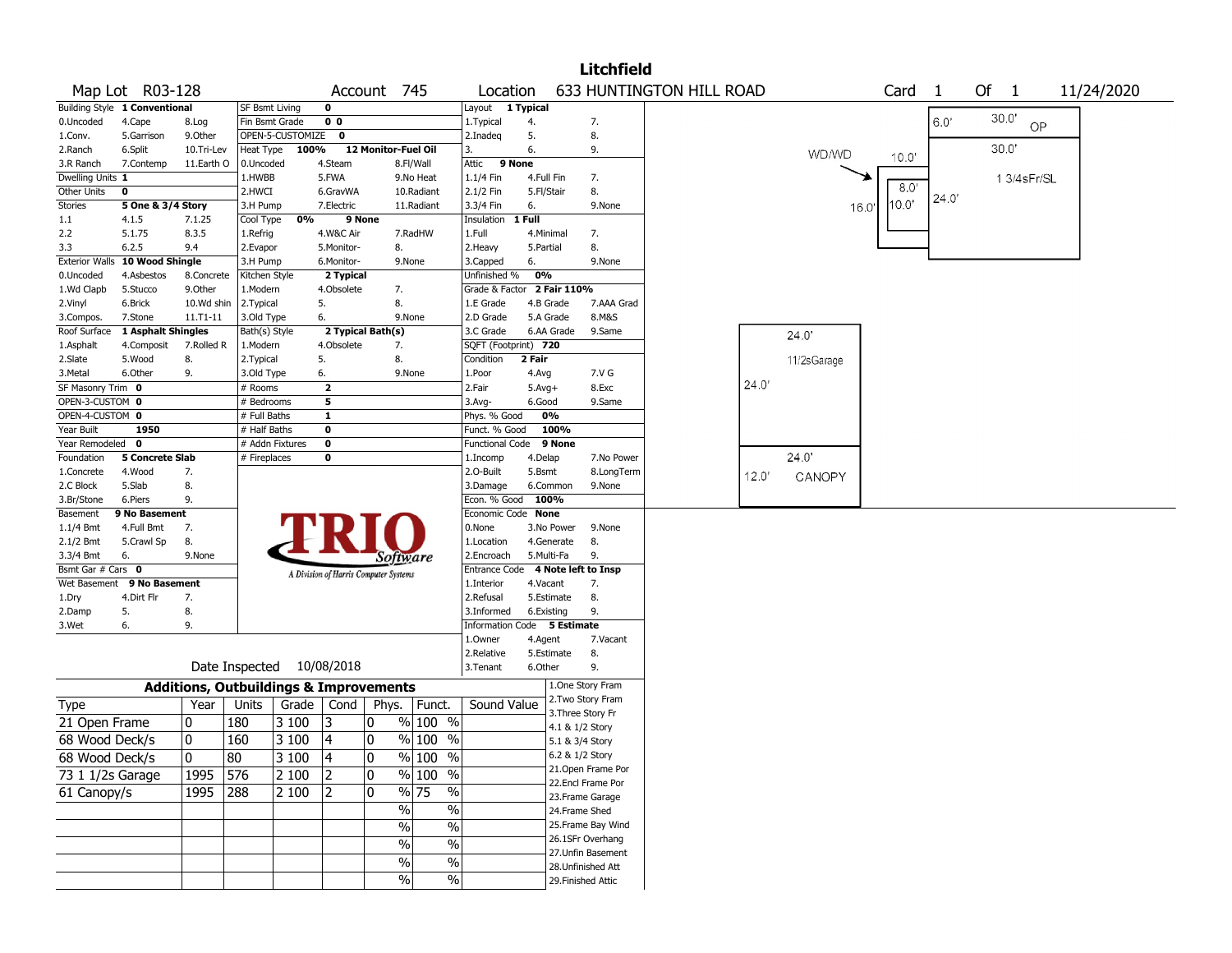|                   | Map Lot R03-128A         | Account 1394 |                                      |                       |                            | Location 647 HUNTINGTON HILL ROAD  |                 |                              | Card <sub>1</sub> | Of $1$        |                              | 11/24/2020                           |
|-------------------|--------------------------|--------------|--------------------------------------|-----------------------|----------------------------|------------------------------------|-----------------|------------------------------|-------------------|---------------|------------------------------|--------------------------------------|
| POLLEY, DOUGLAS   |                          |              |                                      | <b>Property Data</b>  |                            |                                    |                 | <b>Assessment Record</b>     |                   |               |                              |                                      |
|                   | 647 HUNTINGTON HILL ROAD |              | Neighborhood 94 Huntington Hill Road |                       |                            | Year                               | Land            |                              | <b>Buildings</b>  |               | Exempt                       | Total                                |
|                   | LITCHFIELD ME 04350      |              |                                      |                       |                            | 2007                               |                 | 56,000                       |                   | 6,601         | 13,000                       | 49,601                               |
|                   |                          |              | Tree Growth Year                     | $\mathbf 0$           |                            | 2008                               |                 | 56,000                       |                   | 6,593         | 12,350                       | 50,243                               |
| B3408P26          |                          |              | X Coordinate<br>Y Coordinate         |                       | $\mathbf 0$<br>$\mathbf 0$ | 2009                               |                 | 53,500                       |                   | 6,641         | 9,500                        | 50,641                               |
|                   |                          |              | Zone/Land Use                        | <b>11 Residential</b> |                            | 2010                               |                 | 53,500                       |                   | 6,584         | 10,000                       | 50,084                               |
|                   |                          |              |                                      |                       |                            | 2011                               |                 | 53,500                       |                   | 26,521        | 10,000                       | 70,021                               |
|                   |                          |              | Secondary Zone                       |                       |                            | 2012                               |                 | 53,500                       |                   | 26,521        |                              |                                      |
|                   |                          |              | Topography 2 Rolling                 |                       |                            |                                    |                 |                              |                   |               | 10,000                       | 70,021                               |
|                   |                          |              |                                      |                       |                            | 2013                               |                 | 53,500                       |                   | 26,351        | 10,000                       | 69,851                               |
|                   |                          |              | 1.Level<br>2.Rolling                 | 4.Below St<br>5.Low   | 7.Res Protec<br>8.         | 2014                               |                 | 53,500                       |                   | 25,522        | 10,000                       | 69,022                               |
|                   |                          |              | 3.Above St                           | 6.Swampy              | 9.                         | 2015                               |                 | 53,500                       |                   | 25,352        | 10,000                       | 68,852                               |
|                   |                          |              | Utilities 4 Drilled Well             |                       | <b>6 Septic System</b>     | 2016                               |                 | 53,500                       |                   | 25,032        | 15,000                       | 63,532                               |
|                   |                          |              | 1.Public                             | 4.Dr Well             | 7.Cesspool                 | 2017                               |                 | 53,500                       |                   | 24,870        | 20,000                       | 58,370                               |
|                   |                          |              | 2. Water                             | 5.Dug Well            | 8.Lake/Pond                | 2018                               |                 | 53,500                       |                   | 24,712        | 19,200                       | 59,012                               |
|                   |                          |              | 3.Sewer<br>1 Paved<br><b>Street</b>  | 6.Septic              | 9.None                     | 2019                               |                 | 60,800                       |                   | 19,800        | 20,000                       | 60,600                               |
|                   |                          |              |                                      |                       |                            | 2020                               |                 | 60,800                       |                   | 19,800        | 25,000                       | 55,600                               |
|                   |                          |              | 1.Paved<br>2.Semi Imp                | 4.Proposed<br>5.R/O/W | 7.<br>8.                   |                                    |                 |                              | <b>Land Data</b>  |               |                              |                                      |
|                   |                          |              | 3.Gravel                             | 6.                    | 9.None                     | <b>Front Foot</b>                  | <b>Type</b>     | <b>Effective</b><br>Frontage |                   |               | <b>Influence</b>             | <b>Influence</b>                     |
|                   |                          |              |                                      |                       | 0                          | 11.1-100                           |                 |                              | <b>Depth</b>      | <b>Factor</b> | Code<br>%                    | <b>Codes</b><br>1.Unimproved         |
|                   | Inspection Witnessed By: |              |                                      |                       | $\mathbf 0$                | 12.101-200<br>$13.201+$            |                 |                              |                   |               | %<br>%                       | 2.Excess Frtg<br>3. Topography       |
|                   |                          |              |                                      | <b>Sale Data</b>      |                            | 14.                                |                 |                              |                   |               | %                            | 4.Size/Shape                         |
| χ                 |                          | Date         | Sale Date                            |                       |                            | 15.                                |                 |                              |                   |               | %<br>%                       | 5.Access                             |
| No./Date          | Description              | Date Insp.   | Price<br>Sale Type                   |                       |                            |                                    |                 |                              |                   |               | %                            | 6.Restriction<br>7. Right of Way     |
|                   |                          |              | 1.Land                               | 4.MFG UNIT            | 7.                         | <b>Square Foot</b>                 |                 | <b>Square Feet</b>           |                   |               |                              | 8.View/Environ                       |
|                   |                          |              | 2.L & B                              | 5.Other               | 8.                         | 16.Regular Lot                     |                 |                              |                   |               | %                            | 9.Fract Share<br><b>Acres</b>        |
|                   |                          |              | 3.Building                           | 6.                    | 9.                         | 17.Secondary Lot<br>18.Excess Land |                 |                              |                   |               | %<br>$\frac{9}{6}$           | 30.Frontage 1                        |
|                   |                          |              | Financing                            |                       |                            | 19.Condominium                     |                 |                              |                   |               | $\frac{9}{6}$                | 31. Frontage 2                       |
| Notes:            |                          |              | 1.Convent                            | 4.Seller              | 7.                         | 20.Miscellaneous                   |                 |                              |                   |               | $\frac{9}{6}$                | 32.Tillable<br>33.Tillable           |
|                   |                          |              | 2.FHA/VA<br>3.Assumed                | 5.Private             | 8.                         |                                    |                 |                              |                   |               | $\frac{9}{6}$<br>%           | 34.Softwood F&O                      |
|                   |                          |              |                                      | 6.Cash                | 9.Unknown                  | <b>Fract. Acre</b>                 |                 | <b>Acreage/Sites</b>         |                   |               |                              | 35. Mixed Wood F&O                   |
|                   |                          |              | Validity                             |                       |                            | 21. Houselot (Frac                 | 24              |                              | 1.00              | 100           | %<br>0                       | 36.Hardwood F&O                      |
|                   |                          |              | 1.Valid                              | 4.Split               | 7.Renovate                 | 22.Baselot(Fract)                  | 26              |                              | 5.00              | 100           | %<br>$\mathbf 0$             | 37.Softwood TG                       |
|                   |                          |              | 2.Related                            | 5.Partial             | 8.Other                    | 23.                                |                 |                              | 1.00              | 100           | $\frac{9}{6}$<br>$\mathbf 0$ | 38. Mixed Wood TG                    |
|                   |                          |              |                                      |                       |                            |                                    | $\overline{27}$ |                              |                   |               |                              |                                      |
|                   |                          |              | 3.Distress                           | 6.Exempt              | 9.                         | <b>Acres</b>                       | 44              |                              | 1.00              | 100           | $\frac{9}{6}$<br>$\mathbf 0$ | 39.Hardwood TG                       |
|                   |                          |              | Verified                             |                       |                            | 24. Houselot                       |                 |                              |                   |               | %                            | 40.Wasteland<br>41.Gravel Pit        |
|                   |                          |              | 1.Buyer                              | 4.Agent               | 7.Family                   | 25.Baselot<br>26.Rear 1            |                 |                              |                   |               | $\frac{9}{6}$                | 42. Mobile Home Si                   |
|                   |                          |              | 2.Seller                             | 5.Pub Rec             | 8.Other                    | 27.Rear 2                          |                 |                              |                   |               | %                            | 43.Camp Site                         |
| <b>Litchfield</b> |                          |              | 3.Lender                             | 6.MLS                 | 9.                         | 28. Rear 3<br>29. Rear 4           |                 | <b>Total Acreage</b>         |                   | 7.00          |                              | 44.Lot Improvemen<br>45.Access Right |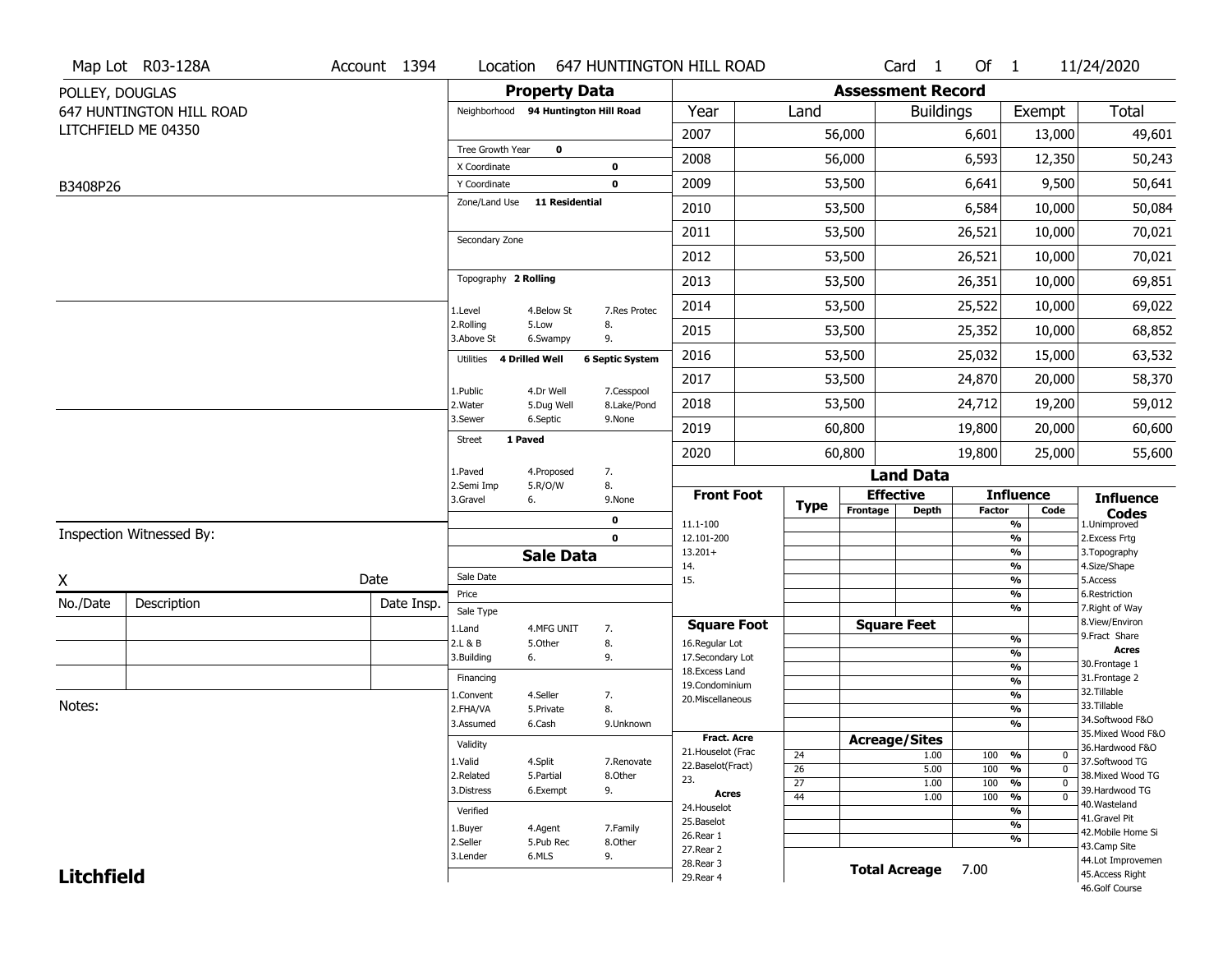|                              |                   |                                                   |                      |                  |                                       |              |                |            |               |                         |           |                        | <b>Litchfield</b>                     |                          |                                |              |  |              |                |      |    |              |                |            |  |
|------------------------------|-------------------|---------------------------------------------------|----------------------|------------------|---------------------------------------|--------------|----------------|------------|---------------|-------------------------|-----------|------------------------|---------------------------------------|--------------------------|--------------------------------|--------------|--|--------------|----------------|------|----|--------------|----------------|------------|--|
|                              | Map Lot R03-128A  |                                                   |                      |                  |                                       | Account 1394 |                |            |               | Location                |           |                        |                                       | 647 HUNTINGTON HILL ROAD |                                |              |  | Card         | $\overline{1}$ |      | Of | $\mathbf{1}$ |                | 11/24/2020 |  |
| <b>Building Style</b>        |                   |                                                   | SF Bsmt Living       |                  |                                       |              |                |            |               | Layout                  |           |                        |                                       |                          |                                |              |  |              |                |      |    | N/C COOP     |                |            |  |
| 0.Uncoded                    | 4.Cape            | 8.Log                                             |                      | Fin Bsmt Grade   |                                       |              |                |            |               | 1. Typical              | 4.        |                        | 7.                                    |                          |                                |              |  |              |                |      |    |              |                |            |  |
| 1.Conv.                      | 5.Garrison        | 9.Other                                           |                      | OPEN-5-CUSTOMIZE |                                       |              |                |            |               | 2.Inadeq                | 5.        |                        | 8.                                    |                          |                                |              |  |              |                |      |    |              |                |            |  |
| 2.Ranch                      | 6.Split           | 10.Tri-Lev                                        | Heat Type            | 100%             |                                       |              |                |            | 3.            |                         | 6.        |                        | 9.                                    |                          |                                |              |  |              |                |      |    |              |                |            |  |
| 3.R Ranch                    | 7.Contemp         | 11.Earth O                                        | 0.Uncoded            |                  | 4.Steam                               |              | 8.Fl/Wall      |            |               | Attic                   |           |                        |                                       |                          |                                |              |  |              |                |      |    |              |                |            |  |
| <b>Dwelling Units</b>        |                   |                                                   | 1.HWBB               |                  | 5.FWA                                 |              |                | 9.No Heat  |               | 1.1/4 Fin               |           | 4.Full Fin             | 7.                                    |                          |                                |              |  |              |                |      |    |              |                |            |  |
| Other Units                  |                   |                                                   | 2.HWCI               |                  | 6.GravWA                              |              |                | 10.Radiant |               | 2.1/2 Fin               |           | 5.Fl/Stair             | 8.                                    |                          |                                |              |  |              |                |      |    | 40.0         |                |            |  |
| Stories                      |                   |                                                   | 3.H Pump             |                  | 7.Electric                            |              |                | 11.Radiant |               | 3.3/4 Fin               | 6.        |                        | 9.None                                |                          |                                |              |  |              |                |      |    | <b>BARN</b>  |                |            |  |
| 1.1                          | 4.1.5             | 7.1.25                                            | Cool Type            | 0%               |                                       |              |                |            |               | Insulation              |           |                        |                                       |                          |                                |              |  |              |                | 28.0 |    |              |                |            |  |
| 2.2                          | 5.1.75<br>6.2.5   | 8.3.5                                             | 1.Refrig             |                  | 4.W&C Air                             |              | 7.RadHW        |            |               | 1.Full                  |           | 4.Minimal              | 7.<br>8.                              |                          |                                |              |  |              |                |      |    |              |                |            |  |
| 3.3<br><b>Exterior Walls</b> |                   | 9.4                                               | 2.Evapor<br>3.H Pump |                  | 5.Monitor-<br>6.Monitor-              |              | 8.<br>9.None   |            |               | 2. Heavy<br>3.Capped    | 5.Partial |                        | 9.None                                |                          |                                |              |  |              |                |      |    |              |                |            |  |
| 0.Uncoded                    | 4.Asbestos        | 8.Concrete                                        | Kitchen Style        |                  |                                       |              |                |            |               | Unfinished %            | 6.        |                        |                                       |                          |                                |              |  |              |                |      |    |              |                |            |  |
| 1.Wd Clapb                   | 5.Stucco          | 9.0ther                                           | 1.Modern             |                  | 4.Obsolete                            |              | 7.             |            |               | Grade & Factor          |           |                        |                                       |                          |                                |              |  |              |                |      |    |              |                |            |  |
| 2.Vinyl                      | 6.Brick           | 10.Wd shin                                        | 2. Typical           |                  | 5.                                    |              | 8.             |            |               | 1.E Grade               |           | 4.B Grade              | 7.AAA Grad                            |                          |                                |              |  |              |                |      |    |              |                |            |  |
| 3.Compos.                    | 7.Stone           | 11.T1-11                                          | 3.Old Type           |                  | 6.                                    |              | 9.None         |            |               | 2.D Grade               |           | 5.A Grade              | 8.M&S                                 |                          |                                |              |  |              |                |      |    |              |                |            |  |
| Roof Surface                 |                   |                                                   | Bath(s) Style        |                  |                                       |              |                |            |               | 3.C Grade               |           | 6.AA Grade             | 9.Same                                |                          |                                |              |  |              |                |      |    |              | SHED SV \$200  |            |  |
| 1.Asphalt                    | 4.Composit        | 7.Rolled R                                        | 1.Modern             |                  | 4.Obsolete                            |              | 7.             |            |               | SQFT (Footprint)        |           |                        |                                       |                          | $10.0^{\circ}$                 | 16.0         |  |              |                |      |    |              | $8.0^{12.07}$  |            |  |
| 2.Slate                      | 5.Wood            | 8.                                                | 2. Typical           |                  | 5.                                    |              | 8.             |            |               | Condition               |           |                        |                                       |                          |                                | $10.0'$ 1sFr |  |              |                |      |    |              |                |            |  |
| 3.Metal                      | 6.Other           | 9.                                                | 3.Old Type           |                  | 6.                                    |              | 9.None         |            |               | 1.Poor                  | 4.Avg     |                        | 7.V G                                 |                          | 22.0                           |              |  |              |                |      |    |              | 12.0'<br>10.07 |            |  |
| SF Masonry Trim              |                   |                                                   | # Rooms              |                  |                                       |              |                |            |               | 2.Fair                  | $5.Avg+$  |                        | 8.Exc                                 |                          |                                |              |  | 56.0<br>M.H. |                |      |    |              | SHED           |            |  |
| OPEN-3-CUSTOM                |                   |                                                   | # Bedrooms           |                  |                                       |              |                |            |               | 3.Avg-                  | 6.Good    |                        | 9.Same                                |                          | OP                             | 12.0'        |  |              |                |      |    |              | SV \$400       |            |  |
| OPEN-4-CUSTOM                |                   |                                                   | # Full Baths         |                  |                                       |              |                |            |               | Phys. % Good            |           |                        |                                       |                          |                                |              |  |              |                |      |    |              |                |            |  |
| Year Built                   |                   |                                                   | # Half Baths         |                  |                                       |              |                |            |               | Funct. % Good           |           |                        |                                       |                          | $(7.0, \frac{16.0}{\epsilon})$ | SHED         |  |              |                |      |    |              |                |            |  |
| Year Remodeled               |                   |                                                   |                      | # Addn Fixtures  |                                       |              |                |            |               | <b>Functional Code</b>  |           |                        |                                       |                          |                                |              |  |              |                |      |    |              |                |            |  |
| Foundation                   |                   |                                                   | # Fireplaces         |                  |                                       |              |                |            |               | 1.Incomp                | 4.Delap   |                        | 7.No Power                            |                          |                                |              |  |              |                |      |    |              | 16.0           |            |  |
| 1.Concrete                   | 4.Wood            | 7.                                                |                      |                  |                                       |              |                |            |               | 2.0-Built               | 5.Bsmt    |                        | 8.LongTerm                            |                          |                                |              |  |              |                |      |    | 16.0'        |                |            |  |
| 2.C Block                    | 5.Slab            | 8.                                                |                      |                  |                                       |              |                |            |               | 3.Damage                |           | 6.Common               | 9.None                                |                          |                                |              |  |              |                |      |    |              |                |            |  |
| 3.Br/Stone                   | 6.Piers           | 9.                                                |                      |                  |                                       |              |                |            |               | Econ. % Good            |           |                        |                                       |                          |                                |              |  |              |                |      |    |              | SHED           |            |  |
| Basement                     |                   |                                                   |                      |                  |                                       |              |                |            |               | <b>Economic Code</b>    |           |                        |                                       |                          |                                |              |  |              |                |      |    |              |                |            |  |
| $1.1/4$ Bmt                  | 4.Full Bmt        | 7.                                                |                      |                  |                                       |              |                |            |               | 0.None                  |           | 3.No Power             | 9.None                                |                          |                                |              |  |              |                |      |    |              |                |            |  |
| 2.1/2 Bmt                    | 5.Crawl Sp        | 8.                                                |                      |                  |                                       |              |                |            |               | 1.Location              |           | 4.Generate             | 8.                                    |                          |                                |              |  |              |                |      |    |              |                |            |  |
| 3.3/4 Bmt                    | 6.                | 9.None                                            |                      |                  |                                       |              | Software       |            |               | 2.Encroach              |           | 5.Multi-Fa             | 9.                                    |                          |                                |              |  |              |                |      |    |              |                |            |  |
| Bsmt Gar # Cars              |                   |                                                   |                      |                  | A Division of Harris Computer Systems |              |                |            |               | <b>Entrance Code</b>    |           |                        | <b>3 Information Only</b>             |                          |                                |              |  |              |                |      |    |              |                |            |  |
| Wet Basement                 | 4.Dirt Flr        |                                                   |                      |                  |                                       |              |                |            |               | 1.Interior<br>2.Refusal |           | 4.Vacant<br>5.Estimate | 7.<br>8.                              |                          |                                |              |  |              |                |      |    |              |                |            |  |
| 1.Dry<br>2.Damp              | 5.                | 7.<br>8.                                          |                      |                  |                                       |              |                |            |               | 3.Informed              |           | 6.Existing             | 9.                                    |                          |                                |              |  |              |                |      |    |              |                |            |  |
| 3.Wet                        | 6.                | 9.                                                |                      |                  |                                       |              |                |            |               | Information Code        |           | 1 Owner                |                                       |                          |                                |              |  |              |                |      |    |              |                |            |  |
|                              |                   |                                                   |                      |                  |                                       |              |                |            |               | 1.0wner                 | 4.Agent   |                        | 7.Vacant                              |                          |                                |              |  |              |                |      |    |              |                |            |  |
|                              |                   |                                                   |                      |                  |                                       |              |                |            |               | 2.Relative              |           | 5.Estimate             | 8.                                    |                          |                                |              |  |              |                |      |    |              |                |            |  |
|                              |                   |                                                   |                      |                  | Date Inspected 10/08/2018             |              |                |            |               | 3.Tenant                | 6.Other   |                        | 9.                                    |                          |                                |              |  |              |                |      |    |              |                |            |  |
|                              |                   | <b>Additions, Outbuildings &amp; Improvements</b> |                      |                  |                                       |              |                |            |               |                         |           |                        | 1.One Story Fram                      |                          |                                |              |  |              |                |      |    |              |                |            |  |
| Type                         |                   | Year                                              | Units                | Grade            | Cond                                  | Phys.        |                | Funct.     |               | Sound Value             |           |                        | 2. Two Story Fram                     |                          |                                |              |  |              |                |      |    |              |                |            |  |
|                              |                   |                                                   |                      |                  |                                       |              |                |            |               |                         |           |                        | 3. Three Story Fr                     |                          |                                |              |  |              |                |      |    |              |                |            |  |
| 827 Homette                  |                   | 1972                                              | 12x56                | 2 100            | 12                                    | 10           | % 85           |            | $\%$          |                         |           |                        | 4.1 & 1/2 Story                       |                          |                                |              |  |              |                |      |    |              |                |            |  |
|                              | 1 One Story Frame | 0                                                 | 160                  | 1 100            | 19                                    | 0            | % 0            |            | $\%$          |                         |           |                        | 5.1 & 3/4 Story                       |                          |                                |              |  |              |                |      |    |              |                |            |  |
| 21 Open Frame                |                   | 0                                                 | 220                  | $1100$ 9         |                                       | 0            | $\frac{8}{10}$ |            | $\sqrt{6}$    |                         |           |                        | 6.2 & 1/2 Story                       |                          |                                |              |  |              |                |      |    |              |                |            |  |
| 24 Frame Shed                |                   | 0                                                 | 112                  | 1 100            | $ 9\rangle$                           | 0            | $\%$ 0         |            | $\sqrt{6}$    |                         |           |                        | 21.Open Frame Por                     |                          |                                |              |  |              |                |      |    |              |                |            |  |
| 65 Sm Barn                   |                   | 0                                                 | 1120                 | 2 100            | $ 2\rangle$                           | 10           | % 75           |            | %             |                         |           |                        | 22.Encl Frame Por                     |                          |                                |              |  |              |                |      |    |              |                |            |  |
|                              |                   |                                                   |                      |                  |                                       |              |                |            |               |                         |           |                        | 23. Frame Garage                      |                          |                                |              |  |              |                |      |    |              |                |            |  |
| 24 Frame Shed                |                   | 0                                                 |                      |                  |                                       |              | $\%$           |            | %  400        |                         |           |                        | 24.Frame Shed                         |                          |                                |              |  |              |                |      |    |              |                |            |  |
| 24 Frame Shed                |                   | 0                                                 |                      |                  |                                       |              | $\%$           |            | % 200         |                         |           |                        | 25. Frame Bay Wind                    |                          |                                |              |  |              |                |      |    |              |                |            |  |
| 24 Frame Shed                |                   | 2017 256                                          |                      | 2 100            | 4                                     | 0            | $\sqrt{0.75}$  |            | $\frac{1}{2}$ |                         |           |                        | 26.1SFr Overhang<br>27.Unfin Basement |                          |                                |              |  |              |                |      |    |              |                |            |  |
|                              |                   |                                                   |                      |                  |                                       |              | %              |            | %             |                         |           |                        | 28. Unfinished Att                    |                          |                                |              |  |              |                |      |    |              |                |            |  |
|                              |                   |                                                   |                      |                  |                                       |              | $\%$           |            | $\sqrt{6}$    |                         |           |                        | 29. Finished Attic                    |                          |                                |              |  |              |                |      |    |              |                |            |  |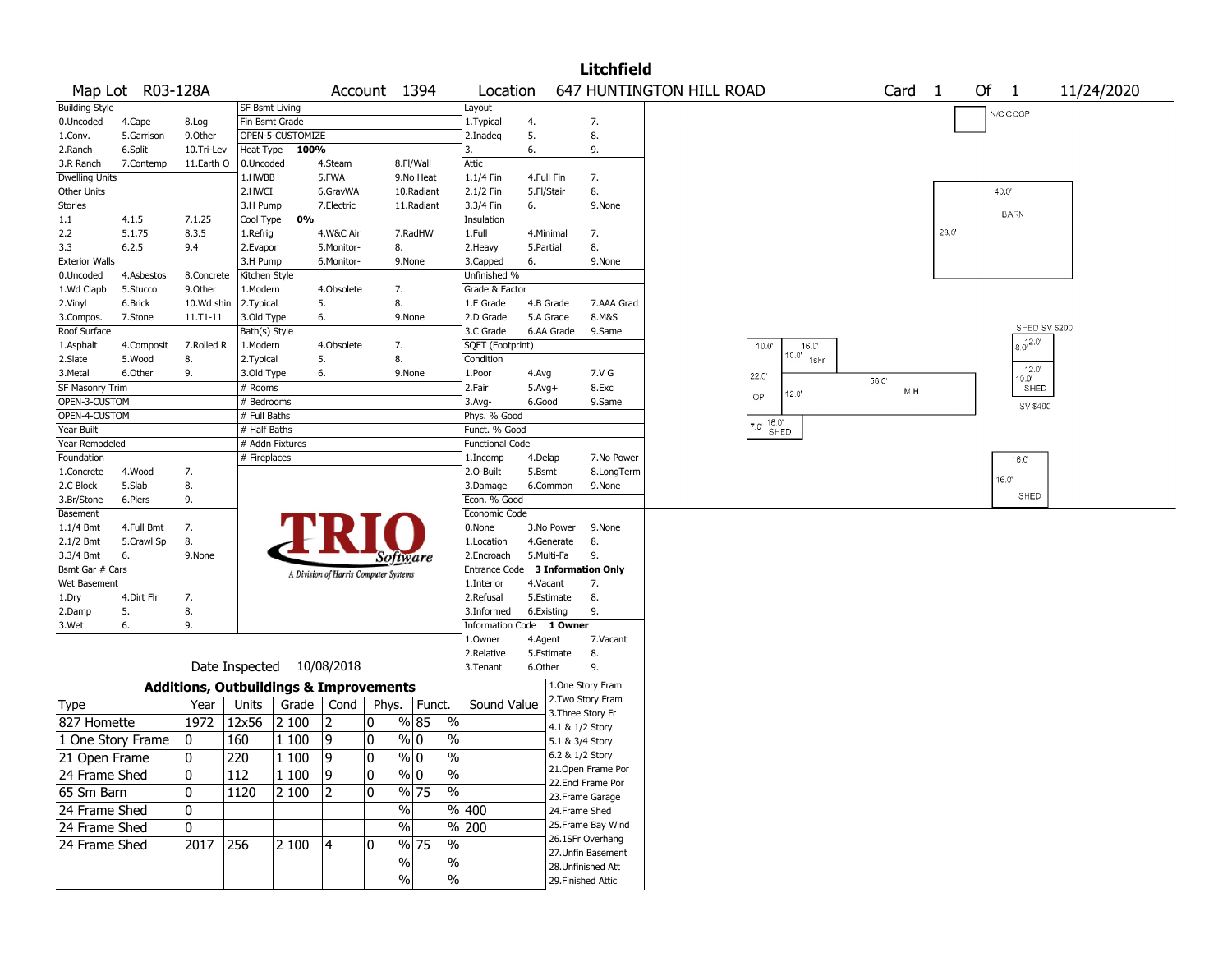|                       | Map Lot R03-129                                  | Account 2902         | Location                            |                         | OFF OAK HILL ROAD                 |                                  |                      |                  | Card 1               | Of $1$                   |                                   | 11/24/2020                           |  |
|-----------------------|--------------------------------------------------|----------------------|-------------------------------------|-------------------------|-----------------------------------|----------------------------------|----------------------|------------------|----------------------|--------------------------|-----------------------------------|--------------------------------------|--|
|                       | WALDRON, JAMES C                                 |                      | <b>Property Data</b>                |                         | <b>Assessment Record</b>          |                                  |                      |                  |                      |                          |                                   |                                      |  |
| 81 LINE ROAD          |                                                  |                      | Neighborhood 148 Oak Hill Road      |                         |                                   | Year                             | Land                 |                  | <b>Buildings</b>     |                          | Exempt                            | <b>Total</b>                         |  |
| <b>LEEDS ME 04263</b> |                                                  |                      |                                     |                         |                                   | 2017                             |                      | 575              |                      | 0                        | 0                                 | 575                                  |  |
|                       |                                                  |                      | Tree Growth Year                    | $\mathbf 0$             |                                   |                                  |                      |                  |                      |                          |                                   |                                      |  |
|                       |                                                  |                      | X Coordinate                        |                         | 0                                 | 2018                             |                      | 575              |                      | 0                        | 0                                 | 575                                  |  |
| B13053P93             |                                                  |                      | Y Coordinate                        |                         | $\mathbf 0$                       | 2019                             |                      | 900              |                      | 0                        | 0                                 | 900                                  |  |
| Previous Owner        |                                                  |                      | Zone/Land Use                       | <b>11 Residential</b>   |                                   | 2020                             |                      | 900              |                      | $\boldsymbol{0}$         | 0                                 | 900                                  |  |
| GAGNE, JAKE R.        |                                                  |                      |                                     |                         |                                   |                                  |                      |                  |                      |                          |                                   |                                      |  |
|                       | 251 OAK HILL ROAD                                |                      | Secondary Zone                      |                         |                                   |                                  |                      |                  |                      |                          |                                   |                                      |  |
| <b>WALES ME 04280</b> |                                                  |                      |                                     |                         |                                   |                                  |                      |                  |                      |                          |                                   |                                      |  |
|                       | Sale Date: 12/28/2018                            | Topography 2 Rolling |                                     |                         |                                   |                                  |                      |                  |                      |                          |                                   |                                      |  |
|                       |                                                  |                      | 1.Level                             | 4.Below St              | 7.Res Protec                      |                                  |                      |                  |                      |                          |                                   |                                      |  |
|                       |                                                  |                      | 2.Rolling                           | 5.Low                   | 8.                                |                                  |                      |                  |                      |                          |                                   |                                      |  |
|                       |                                                  |                      | 3.Above St                          | 6.Swampy                | 9.                                |                                  |                      |                  |                      |                          |                                   |                                      |  |
|                       |                                                  |                      | <b>Utilities</b>                    |                         |                                   |                                  |                      |                  |                      |                          |                                   |                                      |  |
|                       |                                                  |                      |                                     |                         |                                   |                                  |                      |                  |                      |                          |                                   |                                      |  |
|                       |                                                  |                      | 1.Public<br>2. Water                | 4.Dr Well<br>5.Dug Well | 7.Cesspool<br>8.Lake/Pond         |                                  |                      |                  |                      |                          |                                   |                                      |  |
|                       |                                                  |                      | 3.Sewer                             | 6.Septic                | 9.None                            |                                  |                      |                  |                      |                          |                                   |                                      |  |
|                       |                                                  |                      | <b>Street</b>                       |                         |                                   |                                  |                      |                  |                      |                          |                                   |                                      |  |
|                       |                                                  |                      |                                     |                         |                                   |                                  |                      |                  |                      |                          |                                   |                                      |  |
|                       |                                                  |                      | 1.Paved<br>2.Semi Imp               | 4.Proposed              | 7.<br>8.                          | <b>Land Data</b>                 |                      |                  |                      |                          |                                   |                                      |  |
|                       |                                                  |                      | 5.R/O/W<br>3.Gravel<br>6.<br>9.None |                         |                                   | <b>Front Foot</b>                |                      | <b>Effective</b> |                      |                          | <b>Influence</b>                  | <b>Influence</b>                     |  |
|                       |                                                  |                      |                                     | 0                       |                                   | Type                             | Frontage             | <b>Depth</b>     | <b>Factor</b>        | Code                     | <b>Codes</b>                      |                                      |  |
|                       | Inspection Witnessed By:                         |                      |                                     |                         | $\mathbf 0$                       | 11.1-100<br>12.101-200           |                      |                  |                      |                          | %<br>%                            | 1.Unimproved<br>2. Excess Frtg       |  |
|                       |                                                  |                      |                                     | <b>Sale Data</b>        |                                   | $13.201+$                        |                      |                  |                      |                          | $\frac{9}{6}$                     | 3. Topography                        |  |
|                       |                                                  |                      | Sale Date                           |                         | 12/28/2018                        | 14.                              |                      |                  |                      |                          | %                                 | 4.Size/Shape                         |  |
| X                     |                                                  | Date                 | Price                               |                         | 575                               | 15.                              |                      |                  |                      |                          | %<br>%                            | 5.Access<br>6.Restriction            |  |
| No./Date              | Description                                      | Date Insp.           | Sale Type                           | 1 Land Only             |                                   |                                  |                      |                  |                      |                          | %                                 | 7. Right of Way                      |  |
|                       |                                                  |                      | 1.Land                              | 4.MFG UNIT              | 7.                                | <b>Square Foot</b>               |                      |                  | <b>Square Feet</b>   |                          |                                   | 8.View/Environ                       |  |
|                       |                                                  |                      | 2.L & B                             | 5.Other                 | 8.                                | 16.Regular Lot                   |                      |                  |                      |                          | %                                 | 9. Fract Share<br><b>Acres</b>       |  |
|                       |                                                  |                      | 6.<br>3.Building                    |                         | 9.                                | 17.Secondary Lot                 |                      |                  |                      |                          | %<br>$\frac{9}{6}$                | 30.Frontage 1                        |  |
|                       |                                                  |                      | Financing                           | 9 Unknown               |                                   | 18.Excess Land<br>19.Condominium |                      |                  |                      |                          | $\overline{\frac{9}{6}}$          | 31. Frontage 2                       |  |
|                       |                                                  |                      | 1.Convent                           | 4.Seller                | 7.                                | 20.Miscellaneous                 |                      |                  |                      |                          | $\frac{9}{6}$                     | 32.Tillable                          |  |
| Notes:                |                                                  |                      | 2.FHA/VA                            | 5.Private               | 8.                                |                                  |                      |                  |                      |                          | $\overline{\frac{9}{6}}$          | 33.Tillable<br>34.Softwood F&O       |  |
|                       | '17 PER SURVEY 1.15 ACRE LOT FROM MOTHER LOT IN  | 3.Assumed            | 6.Cash                              | 9.Unknown               |                                   |                                  |                      |                  |                      | $\overline{\frac{9}{6}}$ | 35. Mixed Wood F&O                |                                      |  |
|                       | WALES PREVIOUSLY NOT TAXED BY LITCHFIELD. ASSESS | Validity             | 1 Arms Length Sale                  |                         | Fract. Acre<br>21. Houselot (Frac |                                  | <b>Acreage/Sites</b> |                  |                      |                          | 36.Hardwood F&O                   |                                      |  |
|                       |                                                  |                      | 1.Valid                             | 4.Split                 | 7.Renovate                        | 22.Baselot(Fract)                | 27                   |                  | 1.15                 | 100                      | %<br>$\mathbf 0$<br>$\frac{9}{6}$ | 37.Softwood TG                       |  |
|                       |                                                  |                      | 2.Related                           | 5.Partial               | 8.Other                           | 23.                              |                      |                  |                      |                          | $\frac{9}{6}$                     | 38. Mixed Wood TG                    |  |
|                       |                                                  |                      | 3.Distress                          | 6.Exempt                | 9.                                | <b>Acres</b>                     |                      |                  |                      |                          | $\frac{9}{6}$                     | 39.Hardwood TG                       |  |
|                       |                                                  |                      | Verified                            | <b>5 Public Record</b>  |                                   | 24. Houselot                     |                      |                  |                      |                          | $\frac{9}{6}$                     | 40. Wasteland<br>41.Gravel Pit       |  |
|                       |                                                  |                      |                                     |                         |                                   |                                  |                      |                  |                      |                          |                                   |                                      |  |
|                       |                                                  |                      | 1.Buyer                             | 4.Agent                 | 7.Family                          | 25.Baselot                       |                      |                  |                      |                          | $\frac{9}{6}$                     | 42. Mobile Home Si                   |  |
|                       |                                                  |                      | 2.Seller                            | 5.Pub Rec               | 8.Other                           | 26.Rear 1                        |                      |                  |                      |                          | $\frac{9}{6}$                     | 43.Camp Site                         |  |
| <b>Litchfield</b>     |                                                  |                      | 3.Lender                            | 6.MLS                   | 9.                                | 27. Rear 2<br>28. Rear 3         |                      |                  | <b>Total Acreage</b> | 1.15                     |                                   | 44.Lot Improvemen<br>45.Access Right |  |